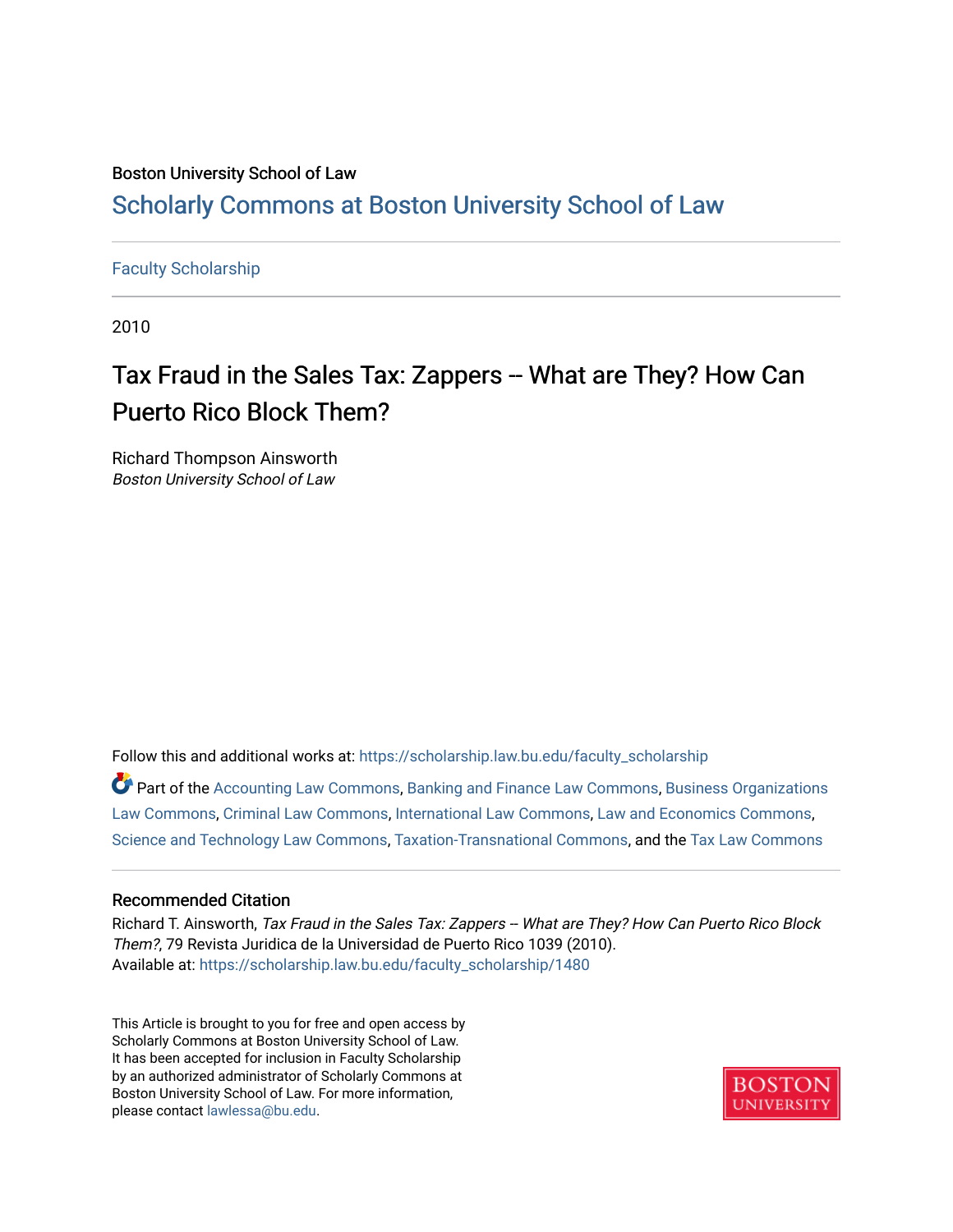## TAX FRAUD IN THE SALES TAX: ZAPPERS – WHAT ARE THEY? HOW CAN PUERTO RICO BLOCK THEM?

#### Richard T. Ainsworth

The Sales and Use Tax is an essential part of Puerto Rico's revenue profile. Effective only recently (November 15, 2006) the *Impuesto a las Ventas y Uso*  $(IVU)^{1}$  was expected to raise between \$2.3 and \$1.05 billion annually,<sup>2</sup> and has already become the Commonwealth's fourth largest revenue source.<sup>3</sup> Actual revenue results for 2007-2008 came in at \$1.1 billion,<sup>4</sup> which admittedly is closer to the low end than the high end of what is possible, but now that the tax is in place the next pressing question is how can its performance be improved?<sup>5</sup>

This paper generally proposes that Puerto Rico look to technology for improvements. It suggests that Puerto Rico consider adopting one or more of the software certification efforts underway globally to boost revenue results. Although the specific focus of this paper is on stopping cash skimming frauds (the use of Zappers), it is important to see this as part of a wider movement to utilize certified technology to improve compliance and enhance revenue (without increasing rates).

It should be noted additionally, that the IVU is an important revenue tool for more reasons than just gross revenue yields. Recent studies in the US indicate that sales and use taxes significantly reduce revenue volatility – that is, they provide a very reliable (stable) revenue

 $1$  Law 117 of July 4, 2006, and Regulation 7249 of July 2007 as amended.

 $2^{2}$  GOVERNMENT DEVELOPMENT BANK FOR PUERTO RICO, FISCAL UPDATE (April 10, 2006) 1 (estimating \$2.3 billion) *available at*: http://www.gdb-pur.com/investors\_resources/fiscal\_updates/FiscalUpdateApril06.pdf (last visited May 12, 2009). Edwin R. Rios, *Estimating Revenues – Puerto Rico – New Sales and Use Tax* (Sept. 18, 2007) Office of Economics and Financial Affairs, Treasury Department of Puerto Rico powerpoint presentation at the 2007 Federation of Tax Administrators Revenue Estimation and Tax Research Conference, *available at*: http://www.taxadmin.org/FTA/Meet/07rev\_est/papers/edwin.pdf (last visited May 12, 2009) (estimating \$826 million for just the Commonwealth 5.5% tax, and suggesting that the full estimate would be \$1.05 billion). Although the reason for the wide disparity in revenue estimates is not apparent, part of the difference could be due to the 65% compliance rate that was assumed in the Puerto Rican Treasury study. If compliance was estimated at 100% the Treasury estimate would be \$1.6 billion.

<sup>3</sup> Office of Economic and Financial Affairs of the Treasury Department of Puerto Rico (Hacienda), *Sales and Use tax collections in Fiscal Years 07 and 08 ( November 2006 – June 2008) in millions,* (indicating that the four largest revenue sources are: (1) Individual income tax, (2) Corporate income tax, (3) Non-resident income tax, (4) Sales and use tax), *available at*: http://www.hacienda.gobierno.pr (last visited May 12, 2009).

<sup>&</sup>lt;sup>4</sup> La Hacienda has provided a breakdown of the \$1.1436 billion by sectors of the economy. Not surprisingly, the highest IVU revenue producers are in the hospitality industry (accommodation, food and establishments selling alcoholic beverages), followed closely by sales of general merchandise.

http://translate.google.com/translate?hl=en&sl=es&u=http://www.hacienda.gobierno.pr/downloads/xls/estadisticas/I VU\_NAICS\_2007-2008.xls&ei=ZegCSt-

rNdeMtge58OSABw&sa=X&oi=translate&resnum=7&ct=result&prev=/search%3Fq%3Drecaudos%2Bivu%26hl% 3Den%26client%3Dfirefox-a%26rls%3Dorg.mozilla:en-US:official%26sa%3DN%26start%3D20 (last visited May 12, 2009).

<sup>5</sup> *Opinion: In Need of Resuscitation*, ECONOMIST.COM (Jan. 27, 2009) (indicating that the Puerto Rican, "… fiscal deficit has risen to \$3.2bn. Unless immediate corrective measures are put in place to boost revenue collection and cut spending, the administration [of Puerto Rico's new governor, Luis Fortuno] is set to run out of funds to meet payroll costs in the coming months.")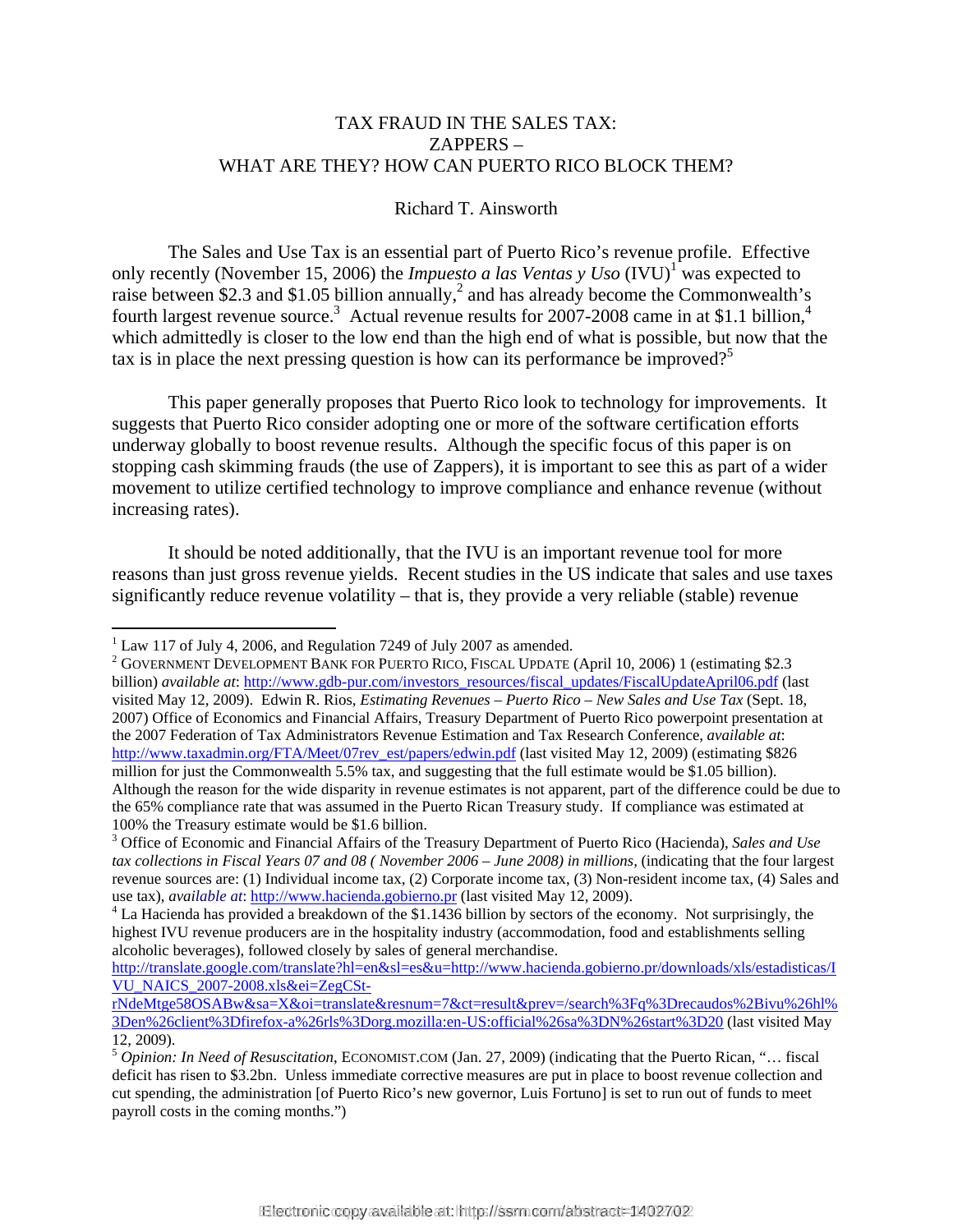stream.<sup>6</sup> Although it is too early to present similar evidence for Puerto Rico, as time passes the Commonwealth should expect to see this attribute of the IVU also. In the context of the current economic downturn then, both the revenue yield and the stability of the IVU should be pushing the performance goals for this tax to the forefront of fiscal policy debates.

## TAX POLICY AGENDA

 Two IVU issues should be at the top Puerto Rico's tax policy agenda: (1) should the Commonwealth adopt the Streamlined Sales and Use Tax Agreement  $(SSUTA)^7$  and (2) how can Puerto Rico stem revenue losses from automated sales suppression software (Zappers). The first initiative would yield additional revenue of \$200 million;<sup>8</sup> the second effort would likely yield an additional \$170 million.<sup>9</sup> Both of these options approximate the amount of revenue that would

1

<sup>8</sup> This estimate is an extrapolation based on revenue losses from e-commerce, mail-order, and telephone sales in States that have a GDP roughly equivalent to that in Puerto Rico. It assumes a 50% recovery of lost revenue based on a further assumption that commerce between the mainland and Puerto Rico is equally spread among the States, and further on the assumption that the 22 of the 45 States with a sales tax that are already members of the SST remain members of the SST. Using 2007 figures therefore, the (purchasing power parity adjusted) GDP for Puerto Rico (\$72.03 billion) is bracketed by Hawaii (\$61.53 billion) and New Mexico (\$76.17 billion). Thus, assuming recoverable Puerto Rican sales tax losses from e-commerce and mail order sales through SST membership are roughly 50% of the midpoint between estimated Hawaiian losses (\$359.2million) and the New Mexico losses (\$440.2 million) or \$399.7 million. DONALD BRUCE & WILLIAM FOX, STATE AND LOCAL SALES TAX REVENUE LOSSES FROM E-COMMERCE: UPDATES ESTIMATES, Center for Business and Economic Research, University of Tennessee (Sept. 2001) Table 4: Combined State and Local Revenue Losses in 2006, *available a*t: http://cbaweb2a.bus.utk.edu/cber/ecomm/ecom0901.pdf (last visited May 12, 2009). See also, DONALD BRUCE, WILLIAM FOX, & LEANN LUNA, STATE AND LOCAL GOVERNMENT SALES TAX REVENUE LOSSES FROM ELECTRONIC COMMERCE, University of Tennessee (Apr. 13, 2009) (further updating the earlier work, but with statistical efforts focusing more narrowly on e-commerce, excluding mail order and other distance-sales tax losses, indicating in Table 4 that Hawaiian and New Mexico e-commerce-only losses in 2009 would be \$106.8 million and \$ 218.1 million).

<sup>9</sup> This rough estimate assumes that Zappers are as prevalent in the Puerto Rican economy as they are in Quebec where some of the most empirically accurate studies on Zappers have been conducted. It further assumes that because the Puerto Rican economy is only 40% as large as the Quebec economy, that Puerto Rican losses to this fraud would similarly be about 40% of the Quebec losses. Some caveats are appropriate: (1) because this is a technology-based fraud the level of economic development may suggest that the Quebec losses would be higher than the Puerto Rican losses, but (2) because the best Quebec studies were limited to the most abused sector – the restaurant industry, even though Zapper-based ECR frauds are common in grocery stores (USA, Netherlands, Brazil), hairdressing salons (France, Netherlands, Germany), and discount clothing stores (Australia) the fulleconomy revenue losses are much higher than the Quebec studies indicate, and (3) to the extent that the Puerto Rican economy is more dependent on the restaurant and hospitality sector than is the Quebec economy, then the Puerto Rican losses will again be higher than the losses measured in Quebec. To compare the Puerto Rican and Quebec economy and arrive at the 40% figure government statistic from Quebec were used. See: Instutut de la

<sup>6</sup> John L. Mikesell, *Dynamic Patterns in State Sales Tax Structures: Tax Policy Change and Convergence, 1979- 2007*, 51 STATE TAX NOTES 175, 187 (Jan. 19, 2009) (indicating for example that without the sales tax the State of Maine would have the second highest revenue volatility ratio of all the states over the period from 1979 through 2000, but with the sales tax revenue streams are far more stable and predictable.)<br><sup>7</sup> Streamlined Sales and Use Tax Agreement (adopted November 12, 2002, amended November 19, 2003 and further

amended November 16, 2004) The SSUTA contains statutory harmonization requirements and voluntary software certification regime. Under the SSUTA tax calculation software is certified by Member States. Businesses that use certified software (or that contract with trusted third-party providers that uses certified software) are insulated from liability for any errors in determining the proper tax. See: SSUTA § 301 (voluntary registration); § 402A (amnesty rules); § 501 (certification provisions). The SSUTA is available at: http://www.streamlinedsalestax.org (last visited May 12, 2009).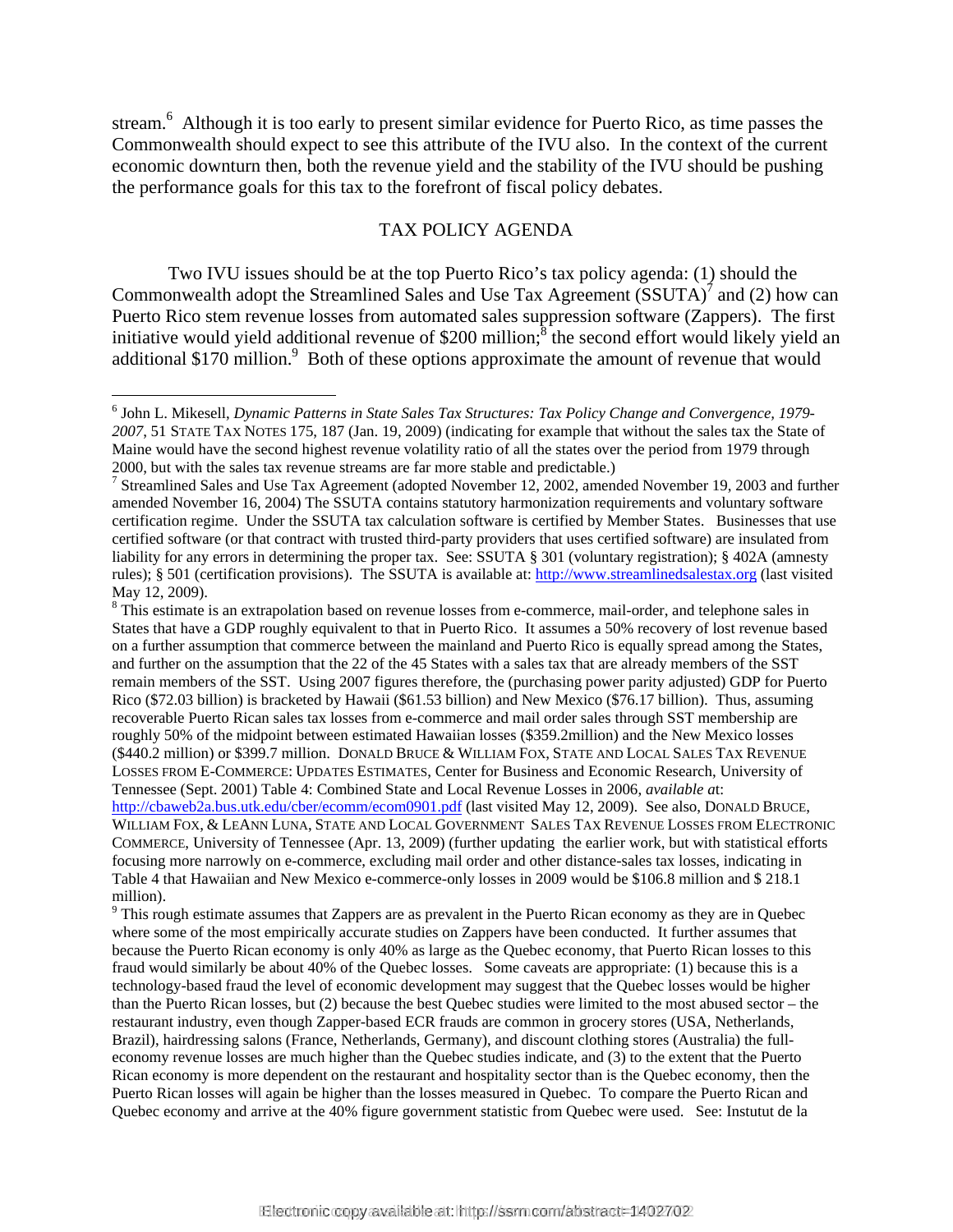be expected from a 1% increase in the IVU. This option was proposed as a "last resort" (*sólo en caso de ser absolutamente indispensable*) by the Puerto Rican Advisory Board on Fiscal and Economic Reconstruction.<sup>10</sup>

Even though Puerto  $Rico<sup>11</sup>$  may not be politically ready to join the twenty-two states<sup>12</sup> that are already full members of the SSUTA, this does not mean that the Commonwealth should not make preparations to join, nor should it ignore the second issue, the serious revenue threat posed to the IVU by automated sales suppression technology.

Preparing to join SSUTA would entail adopting all of the non-legislative SSUTA provisions. These provisions would include rules and procedures on software certification. Taking these steps only makes good sense if Puerto Rico decides to move forward with the statutory harmonization needed for full SSUTA membership.

Zappers (cash skimming software) are a different story. This technology, when added to modern electronic cash registers (ECRs), is a global problem. Germany, Brazil, Quebec, the Netherlands, and Sweden are among the many countries that have uncovered patterns of abuse and serious revenue losses from them. Although there are no published reports that Zappers have been found in Puerto Rico, it is very likely they are present. It seems that wherever ECRs are used to record sales, Zappers have been found to be removing selective cash sales and allowing businesses to siphon off revenue.

This paper is about the threat that Zappers pose to the strength and stability of the IVU, and how Puerto Rico can move against this threat today by extending the certification provisions of the SSUTA to ECRs. In other words, it is not necessary to join SSUTA to learn from it – although joining might not be such a bad idea.

## SCOPE OF THE PROBLEM – STUDIES & CASES

#### **Studies**

Statistique, Quebec (the central authority for the production and dissemination of official statistical information for Quebec government departments and agencies) providing a statistically consistent measures for the GDP for Quebec (\$230.6 billion) and Puerto Rico (\$93.4 billion) in 2007, *available at* : http://www.stat.gouv.qc.ca/salle-

presse/communiq/2007/avril/avril0705a\_an.htm (last visited May 12, 2009) On the government studies performed by Statistics Quebec determining revenue losses from fraud in the restaurant sector in excess of \$425 million see the next section of this paper.  $40\%$  x \$425 million = \$170 million.

<sup>&</sup>lt;sup>10</sup> ADVISORY BOARD ON FISCAL AND ECONOMIC RECONSTRUCTION, REPORT TO THE GOVERNOR OF PUERTO RICO ABOUT FISCAL RECONSTRUCTION 41 (Jan. 8, 2009) *available at*: http://www.fortaleza.gobierno.pr/CAREF-

<sup>&</sup>lt;sup>11</sup> Puerto Rico, an Associate Member of the Streamlined Sales Tax, was admitted by a 13 to 0 vote of the governing board on April 19, 2006, but has yet to apply for full membership. Eric Parker, *Streamlined Governing Board OKs* 

<sup>&</sup>lt;sup>12</sup> The SSUTA was the product of the combined effort of 44 states and the District of Columbia. At present the 22 full-member states that are currently implementing the SST are: Aransas, Indiana, Iowa, Kansas, Kentucky, Michigan, Minnesota, Nebraska, Nevada, New Jersey, North Carolina, North Dakota, Oklahoma, Rhode Island, South Dakota, Vermont, Washington, West Virginia and Wyoming. Associate members are Ohio, Puerto Rico, Tennessee, and Utah.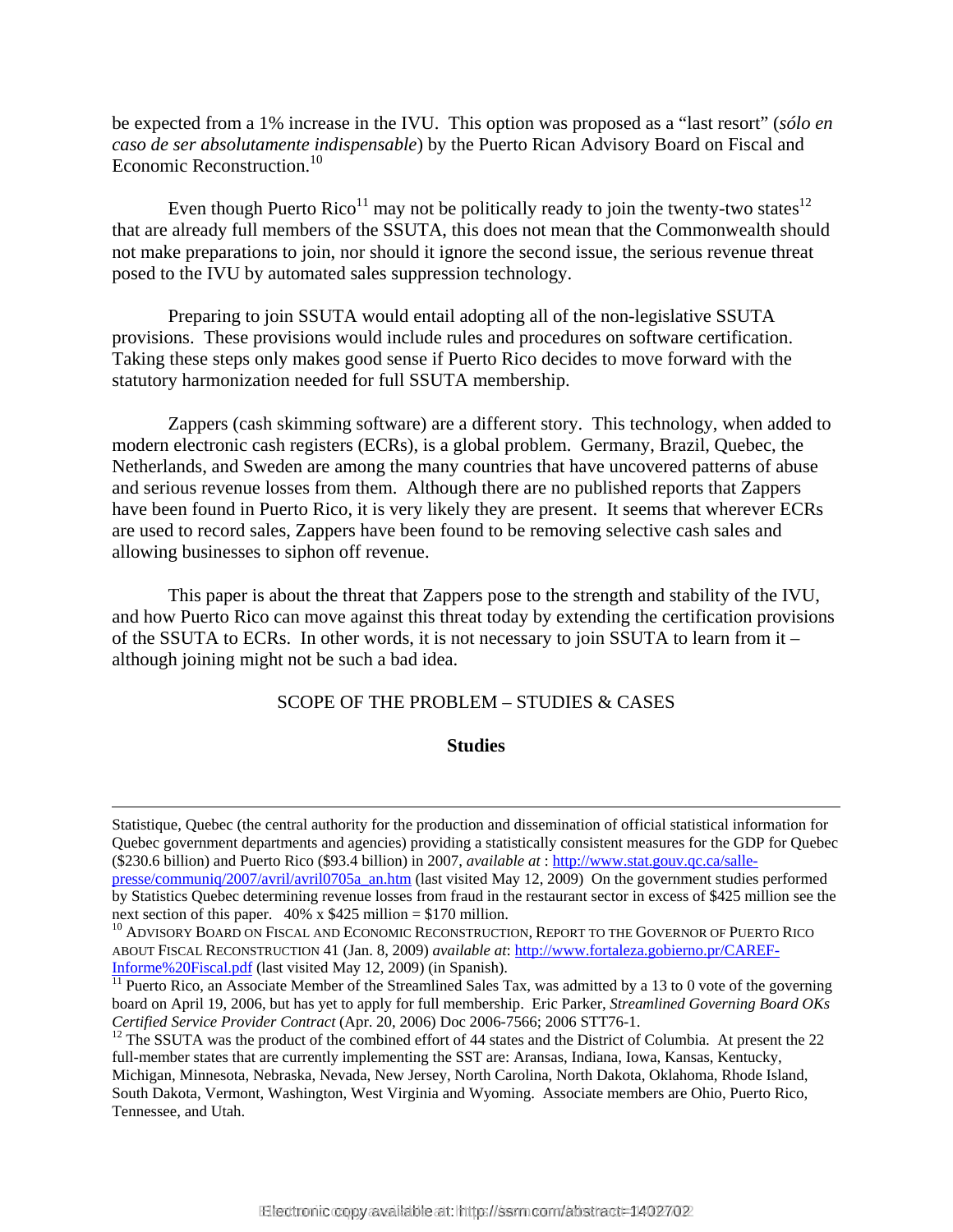The leading government studies of automated sales suppression are from Quebec and Germany. The UK is in the process of completing a national study and results are expected sometime in 2009. All of these studies focus on the restaurant sector. The German and Quebec studies both underscored the need for significant legislative reforms. Neither government has made the full studies available to the public, but a government-to-government exchange could be (and most likely should be) arranged. Summaries have been released, and the Quebec and German studies arrive at very similar conclusions.

*Quebec*. The government of Quebec conducted two studies. The first study gathered its subjects from the customer list of a known distributor/developer of automated sales suppression software. This investigation (the First Inspection Wave) examined 70 systems and uncovered 41 zappers.13 A more statistically accurate investigation followed (the Second Inspection Wave). It was based on a random sample of businesses within the restaurant and hospitality industry. This survey, conducted by Finances Quebec, found that  $16\%$  of all sales went unreported.<sup>14</sup> This of course is a consumption tax as well as an income tax problem.

 Both of these studies were relied upon by the Quebec Minister of Revenue, Jean-Marc Fournier, when he announced legislative changes, enhanced enforcement efforts, and a pilot project designed to counter the penetration of sales suppression technology in the restaurant sector. On January 28, 2008 he indicated:

Although the majority of restaurant owners comply with their tax obligations, the restaurant sector remains an area of the Quebec economy where tax evasion is rampant, both in terms of income taxes and sales taxes. Tax losses in this sector are significant. Revenue Quebec estimates them at \$425 million for the 2007- 2008 fiscal year. $15$ 

Other things being equal,<sup>16</sup> because Puerto Rico's economy is roughly 40% the size of the Quebec economy, a similar study in Puerto Rico's restaurant sector might find tax losses to

 $\overline{a}$ 

http://www.revenu.gouv.qc.ca/eng/ministere/centre\_information/communiques/autres/2008/28jan.asp (last visited May 12, 2009). See also the accompanying powerpoint presentation, *Facturation obligatoire dans le secteur de la restauration, L'évasion fiscale au Québec, Sous-déclaration des revenus dans le secteur de la restauration*; (English Trans. *Tax Evasion in Quebec : Obligatory Billing in the Restaurant Sector – Under-declaration of* 

*revenues in the restaurant sector*) 3 (January 28, 2008) (in French) (on file with author, with translation).<br><sup>16</sup> Of course "other things" are not equal. Take for example the relative rate structures of Quebec and Puerto Because zappers reduce reported taxable income of businesses, and because these businesses tend to use these funds either to pay undeclared dividends or employee wages under the table, there is more than just a consumption tax comparison needed. In all of these taxes, the Puerto Rican rates are generally much higher than those in Quebec. **Consumption Tax**: Puerto Rico's aggregate sales tax rate is 7% whereas Quebec's is 7.5%. However in the hospitality industry special rates apply in Puerto Rico. The same is not true in Quebec. In Puerto Rico hotels with casinos are subject to an 11% rate, which will include restaurant meals if the charge is part of hotel charge. Ley del Impuesto sobre el Canon por Ocupación de Habitación del Estado Libre Asociado de Puerto Rico" or Ley Número 272 de 9 de septiembre de 2003, (Room occupation tax law of the Commonwealth of Puerto Rico or Law No. 272 of September 9, 2003).

<sup>&</sup>lt;sup>13</sup> Dave Bergeron & Richard Ainsworth, *Zappers (Automated Sales Suppression)* 12, powerpoint presentation at the New York Prosecutors Training Institute (Syracuse, NY) July 31, 2008 (on file with author).

<sup>&</sup>lt;sup>14</sup> *Id.* at 13 (but noting further that the 16% figure measures all skimming frauds, not just skimming with Zappers).<br><sup>15</sup> Revenue Quebec, Press Release, Jean-Marc Fornier, *Pour plus d'équité dans la restauration : il* 

*passe au-dessus de la table*; (English trans. *For more equity in the restaurant sector it is required that [business is conducted] above the table* ) *available at* :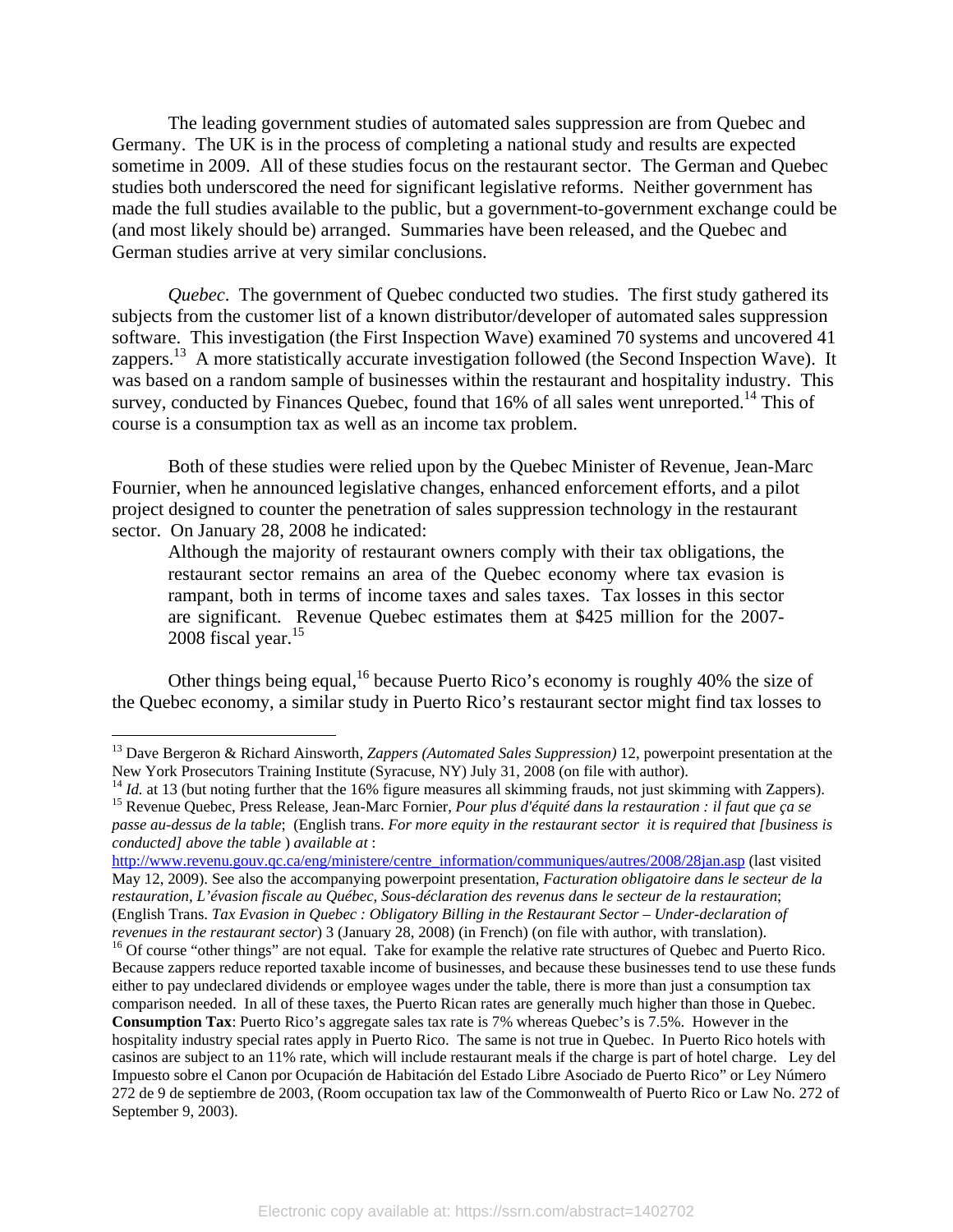be in the \$150 to \$170 million range. This estimate could very well be low. Puerto Rico is in large measure a tourist-based economy, and this is reflected the restaurant sector being the largest contributor of overall IVU revenues.<sup>17</sup>

*Germany.* The Interim Report of the German Working Group on Cash Registers indicated that the Group was "… aware of [technology-assisted] fraud amounting to 50% of companies cash receipts."18 The Working Group did not separately quantify the kinds of *technology-assisted* fraud involved.

The Working Group's 50% observation is supported by a report made by the German Federal Audit Office (BHR) to the German Parliament in 2003. In this report the BHR appears to focus only on factory installed software.<sup>19</sup> The BHR concludes that the potential loss in Germany is in the billions of euro:

The Federal Audit Office (BHR) has complained that later models of electronic cash registers and cash management systems now fail to meet the principles of correct accounting practice when it comes to recording transactions … The risk of tax fraud running into *many billions* [of euro] should not be underestimated in cash transactions.<sup>20</sup>

Both the BHR's observations and the Working Group's study are further buttressed by summaries from studies conducted by three German federal states*.* These studies are limited. Like the Quebec studies, they focus only on the restaurant sector. But, they too conclude that sales suppression is a significant problem:

One federal state is currently implementing a special "restaurant" initiative. Checks already made have led to average upward revisions of 46% of original turnover. A comparable initiative in another federal state resulted in over half the cases (54%) having upward revisions of 60% of declared turnover. Fraud amounting to 25% was detected in a fifth of the cases, and was as high as 5% in the remaining 26% of cases. A third federal state has found that around 45% of

**Corporate Income Tax:** Quebec taxes corporate business at 11.9%, but there is a reduced rate for small businesses of 8%. DELOITTE, CORPORATE INCOME TAX RATES, CANADA, *available at*:

http://www.deloitte.com/dtt/cda/doc/content/ca\_tax\_2009\_Corporate%20income%20tax%20rates%202005-

 $2012$  en(1).pdf (last visited May 12, 2009). Corporate income tax rate in Puerto Rico is comprised of a base rate of 20%, plus a graduated surcharge in addition to the corporate income tax at rates that range from 15% to 19%. DELOITTE, INTERNATIONAL TAX: PUERTO RICO HIGHLIGHTS (2009), *available at*:

http://www.deloitte.com/dtt/cda/doc/content/dtt\_tax\_highlight\_2009\_puertorico(2).pdf (last visited May 12, 2009). **Personal Income Tax:** Quebec taxes personal income between 16 and 24% (indexed with an inflation factor of 2.36%). KPMG, PERSONAL INCOME TAX RATES IN CANADA, *available at*:

http://www.kpmg.ca/en/services/tax/documents/2009FederalandProvIncomeTaxRates.pdf (last visited May 12, 2009). Personal income tax rates in Puerto Rico progressive up to 33%. DELOITTE, INTERNATIONAL TAX: PUERTO RICO HIGHLIGHTS (2009), *available at*:<br>http://www.deloitte.com/dtt/cda/doc/content/dtt tax highlight 2009 puertorico(2).pdf (last visited May 12, 2009).

<sup>&</sup>lt;sup>17</sup> See *supra* note 4.<br><sup>18</sup> Working Group on Cash Registers: Interim Report 5 (Mar. 16, 2005) (Ger.) (translation on file with author).

<sup>&</sup>lt;sup>19</sup> *Id.* at 5 (listing the following attributes: (1) erasing all data entries, (2) resetting the zero counter, (3) unwarranted counter-entries, (4) unwarranted use of the training mode, and (5) suppressing the grand total memory).

 $^{20}$  BRH comments 2003, No 54, Federal Parliament circular 15/2020 at 197-198 (Nov. 24, 2003) (in German) (original and translation on file with author).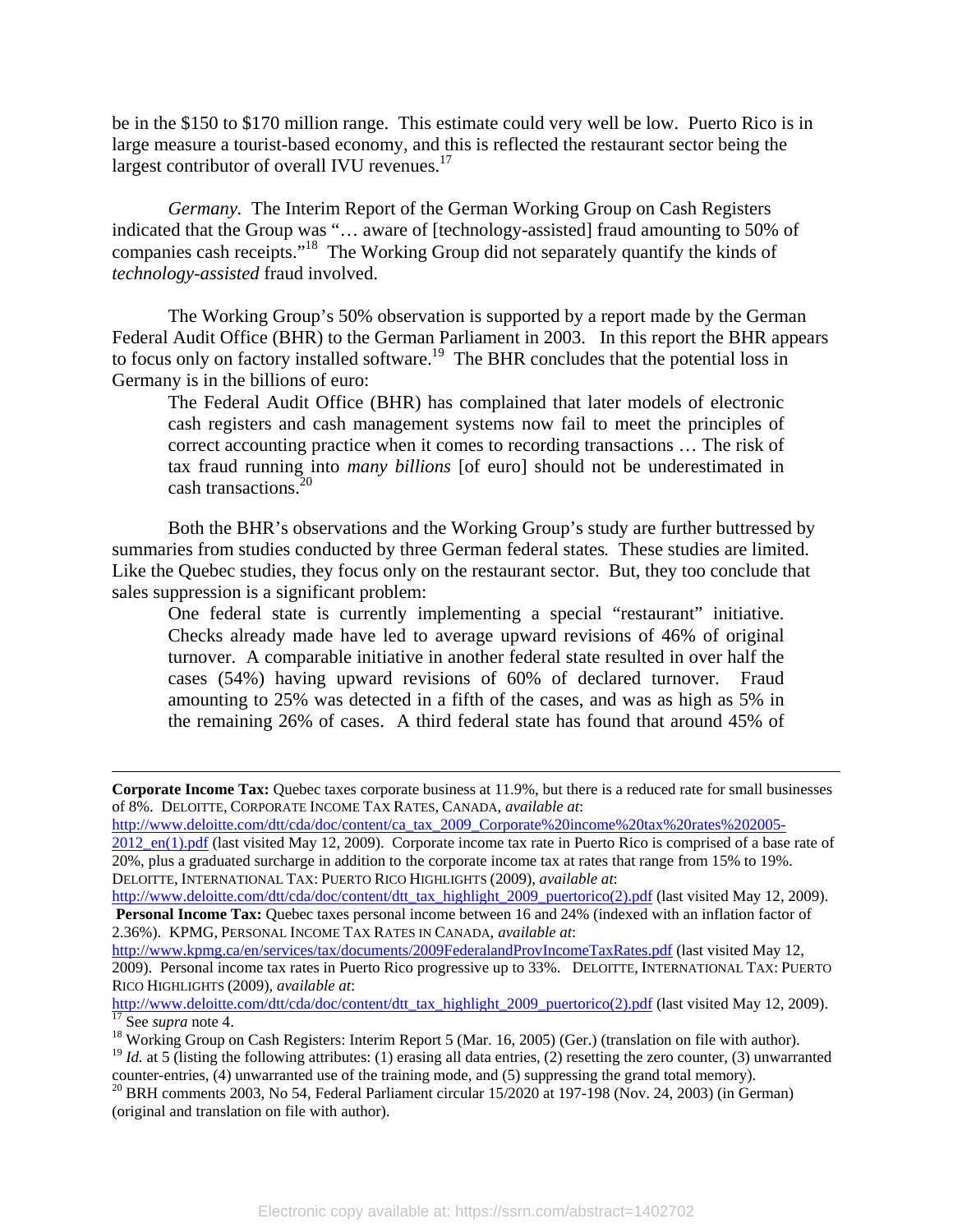till receipts involving cash are subject to upward revisions ranging from 20% to  $118\%$ <sup>21</sup>

Although restaurants are a popular venue for sales suppression software it is clear from Dutch and Brazilian investigations that grocery and convenience stores, hairdressers and butcher shops also have very high concentrations of automated sales suppression. Because the sales tax does not reach as broadly as a GST/VAT, this kind of technology-assisted fraud in Puerto Rico's grocery stores and hairdressing salons would impact the income tax more than the sales tax.

#### **US Cases**

However, Zappers are a significant income tax problem. Consider the two large US zapper cases – Stew Leonard's Dairy and the La Shish Restaurants. Stew Leonard's Dairy was a \$17 million zapper-assisted tax fraud in a chain of grocery stores located in Norwalk Connecticut. This ten-year fraud was uncovered by US Customs when cash was found in large denomination bills packed into vacation suitcases headed for St. Martin in the Caribbean.<sup>22</sup>

The La Shish case in Detroit Michigan was a \$20 million zapper-assisted tax fraud at the thirteen-location La Shish restaurant chain. The owner, Talal Chahine, remains a fugitive from U.S. authorities (believed to be in Lebanon) with a warrant issued for his arrest.<sup>23</sup> This four-year fraud allegedly sent its proceeds in small denomination cashier's checks to fund Hezbollah terrorists.24

Both *Stew Leonard's Dairy* and the *La Shish* restaurant cases were federal income tax investigations.25 Related state sales and income tax enforcement actions commenced after the federal investigations were well underway. In the Connecticut case the sales tax impact was minimal, but in the Michigan case it was significant.<sup>26</sup>

LaShish Owner (May 30, 2007) *available at*:

 $\frac{25}{25}$  Waiting to follow federal zapper investigations may not be the optimal response to this fraud, because other than Stew Leonard's Dairy and the LaShish restaurants there are no other reported IRS investigations of zappers. <sup>26</sup> In the Stew Leonard's Dairy case U.S. Customs searched Stew Leonard Sr. in the Spring of 1991, leading to the execution of search warrants on August 9, 1991 by special agents of the IRS Criminal Investigation Division. *Leonard,* 37 F.3d at 35; DEPT. OF THE TREAS., I. R. S. 75 YEARS OF CRIMINAL INVESTIGATION HISTORY (1919 – 1994) 145, *available at* http://www.thememoryhole.org/irs/irs\_75\_years.rtf (last visited Mar. 27, 2009). The State of Connecticut commenced its audit "… as a result of IRS actions, in February, 1992 …" *Leonard*, 254 Conn. 286, 289 (2003). On July 22, 1993 Stew Leonard pleaded guilty in the federal audit. The State's audit was no where near completion at this time. A final Connecticut determination was not rendered until February 27, 1996.

The La Shish case seems to follow a similar pattern, although this cannot be stated with certainty. The only public information on the La Shish case is through court documents filed in the federal enforcement action. Nothing is public from the State of Michigan, although it would seem clear that along with the skimmed gross receipts would be skimmed sales tax. There is no record of a prior State of Michigan tax, or related search and seizure action. In a request for this information Mike Eschelbach, Administrative Law Specialist, Tax Policy Division replied:

<sup>&</sup>lt;sup>21</sup> *Id.* at 5.

<sup>&</sup>lt;sup>22</sup> U.S. v. Stewart J. Leonard Sr. & Frank H. Guthman, 37 F.3d 32 (1994), *aff'd*. 67 F.3d 460 (2nd Cir. 1995) (although the tax case was settled, the details of the fraud are preserved in these federal sentencing appeal <sup>23</sup> Press Release, U.S. Dept of Justice, Eastern District of Michigan, LaShish Financial Manager Sentenced for 18

months for Tax Evasion (May 15, 2007) *available at*:<br>http://www.cybersafe.gov/tax/U.S.aopress/2007/txdv072007\_5\_15\_ElAouar.pdf (last visited Mar. 21, 2009). <sup>24</sup> Press Release, U.S. Dept of Justice, Eastern District of Michigan, Superseding Indictment returned Against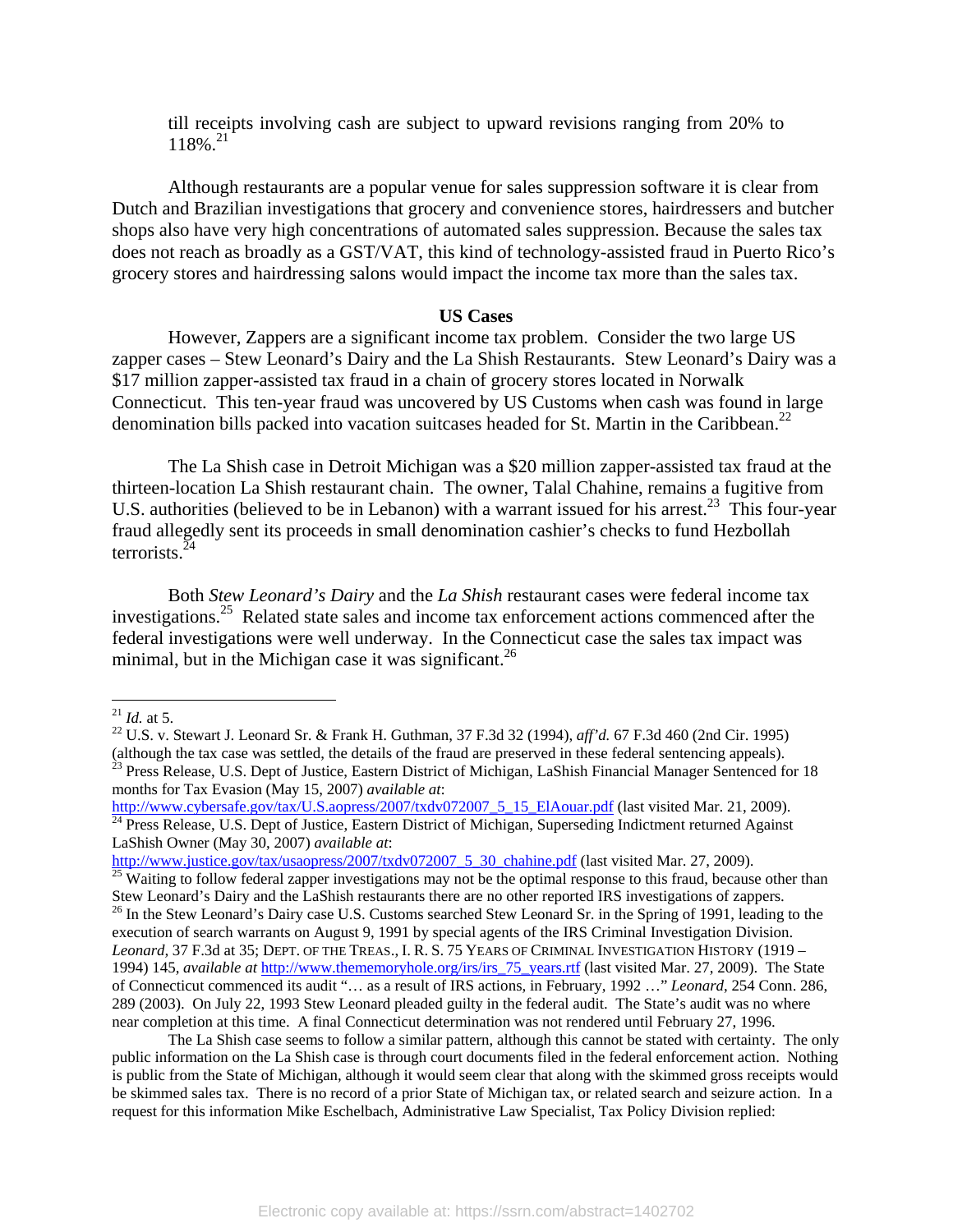Therefore, based on these studies and American cases, it seems reasonable to conclude that zappers may well be siphoning off many multiples of the estimated \$200 million IVU revenue from the Puerto Rican Treasury.

## SKIMMING WITH ZAPPERS AND PHANTOM-WARE

Skimming cash receipts is an old fashioned tax fraud; a fraud traditionally associated with small or medium sized enterprises. Large businesses with formalized internal control mechanisms, external accountants, and professional management structures do not normally engage in skimming, $^{27}$  although personal conversations with auditors from Revenue Quebec indicate that this may not be a solid assumption any more. Businesses that skim frequently keep two sets of books (one for the tax man, the other for the owner). In its simplest (nontechnological) form there are two tills, and the cashier simply diverts some cash from selected sales into a secret drawer. A record of the diversion may be maintained, but it will be kept outside the formal accounting system. Businesses that skim rarely do so with credit card transactions precisely because these sales can be documented externally through the banking system. Skimming frauds thrive when the owner (or a close family member) is the cashier.<sup>28</sup>

 Technology is changing how businesses skim. The agents of change are software applications – phantom-ware and zappers. Phantom-ware is a "hidden," pre-installed programming option(s) embedded within the operating system of a modern electronic cash register (ECR). It can be used to create a virtual second till and may preserve a digital (off-line) record of the skimming (a second set of digital books). The physical diversion of funds into a second drawer is no longer required, and the need for manual recordkeeping of the skim is eliminated. Because phantom-ware programming is part of the operating system of an ECR its use can be detected with the assistance of a computer audit specialist.

Zappers are more advanced technology than phantom-ware. Zappers are special programming options added to ECRs or point of sale (POS) networks. They are carried on memory sticks, removable CDs or can be accessed through an internet link. Because zappers are not integrated into operating systems their use is more difficult to detect. Zappers liberate owners from the need to personally operate the cash register. Remote skimming of cash transactions is now possible without the knowing participation of the cashier who physically

Michigan law (Michigan Compiled Laws Section 205.28(1)(f)) prohibits divulging any facts or information obtained in connection with the administration of a tax, or information or parameters that would enable a person to ascertain the audit selection or processing criteria of the department for a tax administered by the department. According, we are unable to provide you with the information you seek.

Personal e-mail communication, Feb. 4, 2008 (on file with author).

<sup>&</sup>lt;sup>27</sup> EU Commission, Fiscalis Committee Project Group 12, Cash Register Project Group, *Cash Register Good Practice Guide*, **1** 2.5 (Dec. 2006) (on file with author).

<sup>&</sup>lt;sup>28</sup> See for example the use of double tills to manually skim cash receipts in the UK at Aleef Garage Ltd. This was a £5.3 million tax fraud, and according to Steve Armitt, Group Leader HMRC Criminal Investigations indicated, "… the investigation was made all the more difficult because of the closed ranks of the employees involved some of whom were close family members ... [t]hose involved tried to make it as difficult as possible for the cheating to be discovered." HMRC News Release, Company Directors Jailed for £5million Fraud 1 (Nov. 13, 2007) *available at* https://www.gnn.gov.uk/content/detail.asp?NewsAreaID=2&ReleaseID=330199 (last visited Mar. 23, 2009)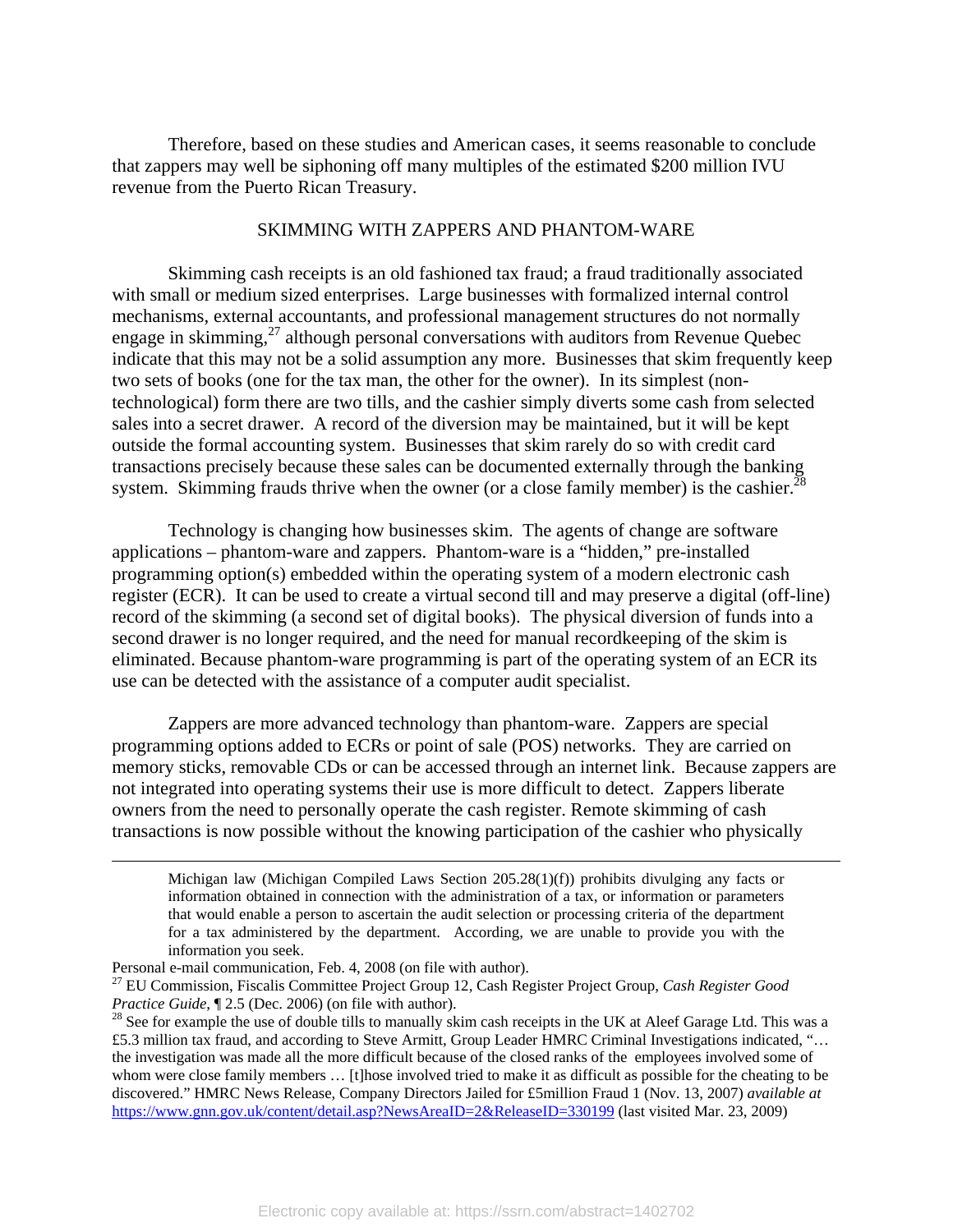rings up the sale. This attribute of zappers allows the incidence of skimming fraud to migrate beyond the traditional "mom and pop" stores. Zappers allow owners to place employees at the cash register, check their performance (monitor employee theft), but then remotely skim sales to cheat the taxman.

While Puerto Rico has uncovered no zappers or phantom-ware applications, the Province of Quebec (alone) has brought 230 cases to court.<sup>29</sup> In the early days Quebec was concerned that the software that facilitated this fraud was US made and was sold over the internet for  $$500.<sup>30</sup>$ Canadian subsidiaries of US companies were early providers.<sup>31</sup> Soon however, the design and installation of this software became a "cottage industry" for local IT professionals.<sup>32</sup>

*Available at*:

 $\overline{a}$ 

http://www.nytimes.com/2008/08/30/technology/30zapper.html?scp=1&sq=With%20Software,%20Till%20Tamperi<br>ng%20Is%20Hard%20to%20Find%20%20comments&st=cse (last visited May 12, 2009). ng%20Is%20Hard%20to%20Find%20%20comments&st=cse (last visited May 12, 2009). 30 Craig Silverman, *Zapped!*, HOUR (Feb. 19, 2004) *available at*:

http://www.hour.ca/news/brief.aspx?iIDArticle=783 (last visited Mar. 25, 2009).<br><sup>31</sup> Turcotte v Quebec (Ministry of Revenue) 1998 CarswellQue 1041, [1998] R.D.F.Q. 110 Superior Court of Quebec. This case involved the MRQ investigation of Gamma Terminal, Inc., a wholly owned Canadian subsidiary of an American company, Gamma Micro Systems. This investigation began in 1997 and focused on the distribution of the Gamma Restaurant Management System. It eventually lead to a number of conviction of restaurants that used this system to delete sales records, including the companies 136530 Canada, Inc. and San Antonio's Grill. Revenue Quebec, Press Release, *Deux sociétés coupables d'avoir utilisé un camoufleur de ventes dans des restaurants de Laval et de Repentigny* (English Trans. *Two companies guilty of having used a camoufleur sales in restaurants in Laval and Repentigny*) April 25, 2005 *available at* 

http://www.revenu.gouv.qc.ca/eng/ministere/centre\_information/communiques/ev-fisc/2005/25avril.asp (in French, translation on file with author) (last visited May 12, 2009).

 $32$  Consider for example the cases of (1) Audio Lab LP; (2) Michael Roy; or that of (2) Luc Primeau.

**Audio Lab LP:** On April 8, 2004 Revenue Quebec announced that it executed four search warrants on the numbered company 9061-1184 Quebec Inc. which operated a restaurant under the name San Antonio Grill in Laval, Quebec. The allegation was that a "sales Zapper" (*camoufleur de ventes*) was used delete sales records. The Zapper was on a diskette used in connection with the restaurant's computer system. Revenue Quebec, News Release, *Le ministère du Revenu soupçonne le restaurant Grill San Antonio de Laval d'avoir utilisé un zapper* (Eng. Trans.*Tax Evasion: The Ministry of Revenue Suspects the Restaurant Grill San Antonio de Laval of having used a Zapper*) (Apr. 8, 2004) *available at*:

http://www.revenu.gouv.qc.ca/eng/ministere/centre\_information/communiques/ev-fisc/2004/08avril.asp (in French only, last visited May 12, 2009). Next year, on April 25, 2005, Revenue Quebec announced that the director of San Antonio Grill pleaded guilty to using a Zapper. (The director, Mr. Apostolos Mandaltsis, was personally fined.) A related company of similar name, Grill San Antonio in Repentigny, also pleaded guilty to similar offences. Revenue Quebec, News Release, *Deux sociétés coupables d'avoir utilisé un camoufleur de ventes dans des restaurants de Laval et de Repentigny* (Eng. Trans. *Two Companies Guilty of having used Zappers in Restaurants in Laval and Repentigny*), *available at*: http://www.revenu.gouv.qc.ca/eng/ministere/centre\_information/communiques/evfisc/2005/25avril.asp (in French only, last visited May 11, 2009). Later that year, on October 1, 2005, Revenue Quebec announced that it executed five more search warrants in Montreal and Laval with respect to Audio Lab LP, Inc. It was under suspicion of having developed and marketing a sales Zapper, software that was compatible with its own restaurant cash register software, Softdine. Revenue Quebec, News Release, *Revenu Québec enquête sur un concepteur de logiciel de point de vente soupçonné d'avoir conçu et distribué un camoufleur de ventes* (Eng. Trans. *Revenue Quebec Investigation of a Software Designer Outlet Suspected of having Developed and Distributed Zappers* (Oct. 14, 2005) *available at*:

http://www.revenu.gouv.qc.ca/eng/ministere/centre\_information/communiques/ev-fisc/2005/14oct(2).asp (in French

<sup>29</sup> Roy Furchgott, *With Software, Till Tampering Is Hard To Find*, NYT C6 (August 20, 2008) indicating: [T]he Canadian province of Quebec may be the world leader in prosecuting zapper cases. Since 1997, zappers have figured in more than 230 investigations, according to the tax collecting body Revenue Québec, which has found an active market for the software. In making 713 searches of merchants, Revenue Québec found 31 zapper programs that worked on 13 cash register systems.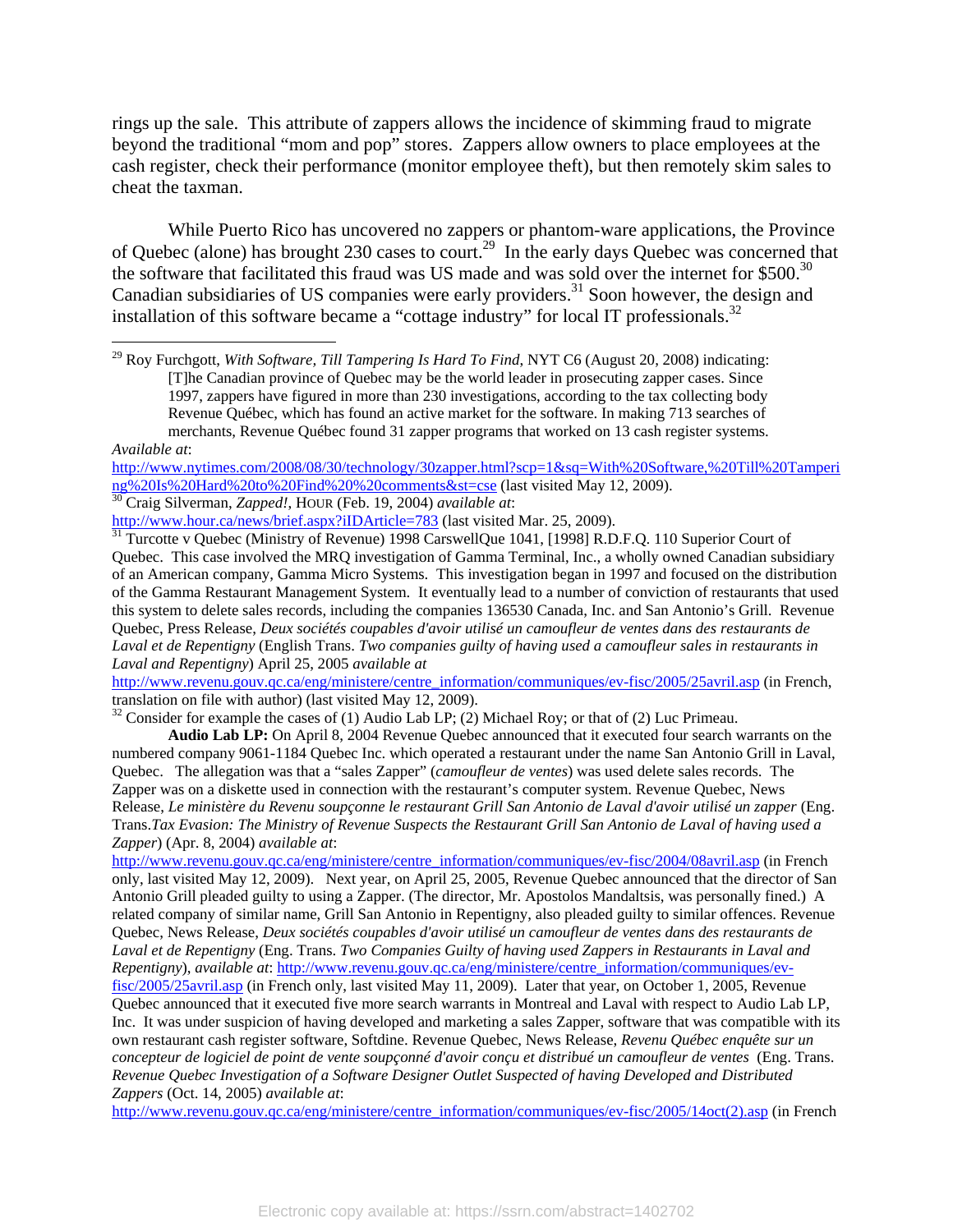only, last visited Ma 11, 2009). Softdine was the operating software in the cash registers at San Antonio's Grill in Laval, and at Grill San Antonio in Repentigny. On June 26, 2007 Audio Lab LP, Inc. pleaded guilty to charges of having, "... designed and marketed a computer program designed to alter, amend, delete, cancel or otherwise alter accounting data in sales records kept by means of a software that [Audio Lab LP] had designed and marketed." In other words, it pleaded guilty to developing a Zapper to "add-on" to its own commercial software (Softdine) that it provided to restaurants for use in their POS systems. Press reports directly link this conviction to the investigation begun at Grill San Antonio in Laval in 2004. Revenue Quebec, News Release, *La société Audio L.P. inc. condamnée pour fraude fiscale* (Eng. Trans. *The Company Audio LP, Inc. Convicted of Tax Evasion*) (Sept. 21, 2007) *available at*: http://www.revenu.gouv.qc.ca/eng/ministere/centre\_information/communiques/evfisc/2007/21sep.asp (in French only, last visited May 11, 2009).

**Michael Roy:** Before the first warrants were issued in Audio Lab LP Revenue Quebec had successfully brought to conclusion an extensive investigation of twenty-eight restaurants doing business under the name Stratos. Each of the restaurants in the Stratos chain used Zappers. To dispose of the excess cash from skimmed sales (1) a double billing system was put in place with suppliers (to conceal purchases made in cash), and (2) wages were paid to employees in cash (without being reported as income). The guilty pleas from this investigation came in waves – nineteen companies pleading guilty on September 26, 2002; another six pleading guilty on October 11, 2002, and the four remaining pleading guilty on March 21, 2003. Press releases provide details of only the final ten companies. In aggregate the taxes and penalties for these companies came to \$1,816,070.90, but the real thrust of the news releases were that "… the Department has conducted searches in order to establish proof that the designer of the IT function associated with the cash register software Terminal Resto had participated in the scheme set up by restaurants in the Stratos chain." The breakdown is: \$429,179.07 (GST) + \$492,023.11 (PST) + \$214,589.55 (federal penalties) + \$625,028.89 (provincial penalties) + \$55,250.28 (judicial fees). Revenue Quebec, News Release, *Tous les restaurants Stratos coupables de fraude fiscale en lien avec l'utilisation du zapper* (Eng. Trans. *All Stratos Restaurants Convicted of Fraud in Connection with the use of a Zapper* (Mar. 18, 2003) *available at*: http://www.revenu.gouv.qc.ca/eng/ministere/centre\_information/communiques/ev-fisc/2003/18mars.asp (in French only, last visited May 11, 2009). That proof was forthcoming on April 25, 2003, when Mr. Michel Roy and his two sons Danny and Miguel were convicted of tax evasion. The father (Michel) was the creator of the Zapper that worked with Resto Terminal. He promoted it and made the sales. His sons (Miguel and Danny) installed the software and designed the civil fraud. Aggregate fraud penalties assessed against the Roys were \$1,064,459. Revenue Quebec, News Release, *Des amendes de plus de un million de dollars - Un père et ses deux fils condamnés pour fraude fiscale en lien avec le zapper* (Eng. Trans. Fines of more than One million dollars – A Father and his Two Sons convicted for Tax Evasion in connection with the Zapper (May 2, 2003) *available at*: http://www.revenu.gouv.qc.ca/eng/ministere/centre\_information/communiques/ev-fisc/2003/02mai.asp (in French only, last visited May 11, 2009).

Luc Primeau: Revenue Quebec announced on March 17, 2003 that seven Patio Vidal restaurant franchises and a bar, La Tasca, from Gatineau, Quebec as well as another bar named O'Max in Masson-Angers, Quebec were convicted of adding Zappers to their Microflash cash register software (later upgraded to a new version called Caracara). Even though guilty pleas were entered on March 14, 2003, a search warrant had already been executed the previous December against the designer of Microflash and Caracara, because the software developer was suspected of also being the developer of the associated Zapper program. Revenue Quebec, News Release, *M. Marcel St-Louis de l'Outaouais coupable de fraude fiscale liée à l'utilisation d'un zapper* (Eng. Trans. *Mr. Marcel St. Louis de l'Outaouais Convicted of Tax Evasion related to the use of a Zapper*) (Mar. 17, 2003) *available at*: http://www.revenu.gouv.qc.ca/eng/ministere/centre\_information/communiques/ev-fisc/2003/17mars.asp (in French only, last visited May 11 2009). On October 17, 2005 Luc Primeau admitted using his software to assist these companies to evade \$435,000 in GST and QST. They skimming \$2.7 million is cash sales. Mr. Primeau was fined \$20,000 for his involvement. However, Mr. Primeau was more than a Zapper salesman, he considered himself a provider of management services (admittedly focused on how to "manage Zappers") for which he also charged a fee. Revenue Quebec determined that not only did Mr. Primeau fail to report GST and QST of \$33,725.45 on his own sales (of Zappers), but he also failed to report income of \$155,084.99 in services income Zapper management advice). Revenue Quebec, News Release, *Le concepteur d'un camoufleur de ventes de Boucherville plaide coupable à diverses accusations portées par le fisc québécois* (Eng. Trans. *The Zapper Designer of Boucherville Pleads Guilty to Various Charges brought by Inland Revenue Quebec* (Oct. 26, 2005) *available at*: http://www.revenu.gouv.qc.ca/eng/ministere/centre\_information/communiques/ev-fisc/2005/26oct.asp (in French

only, last visited May 11, 2009). The real reason Mr. Primeau did not report this income probably [no one really knows] had to do with the fact that he was being paid out of the \$2.7 million in skimmed cash sales from the nine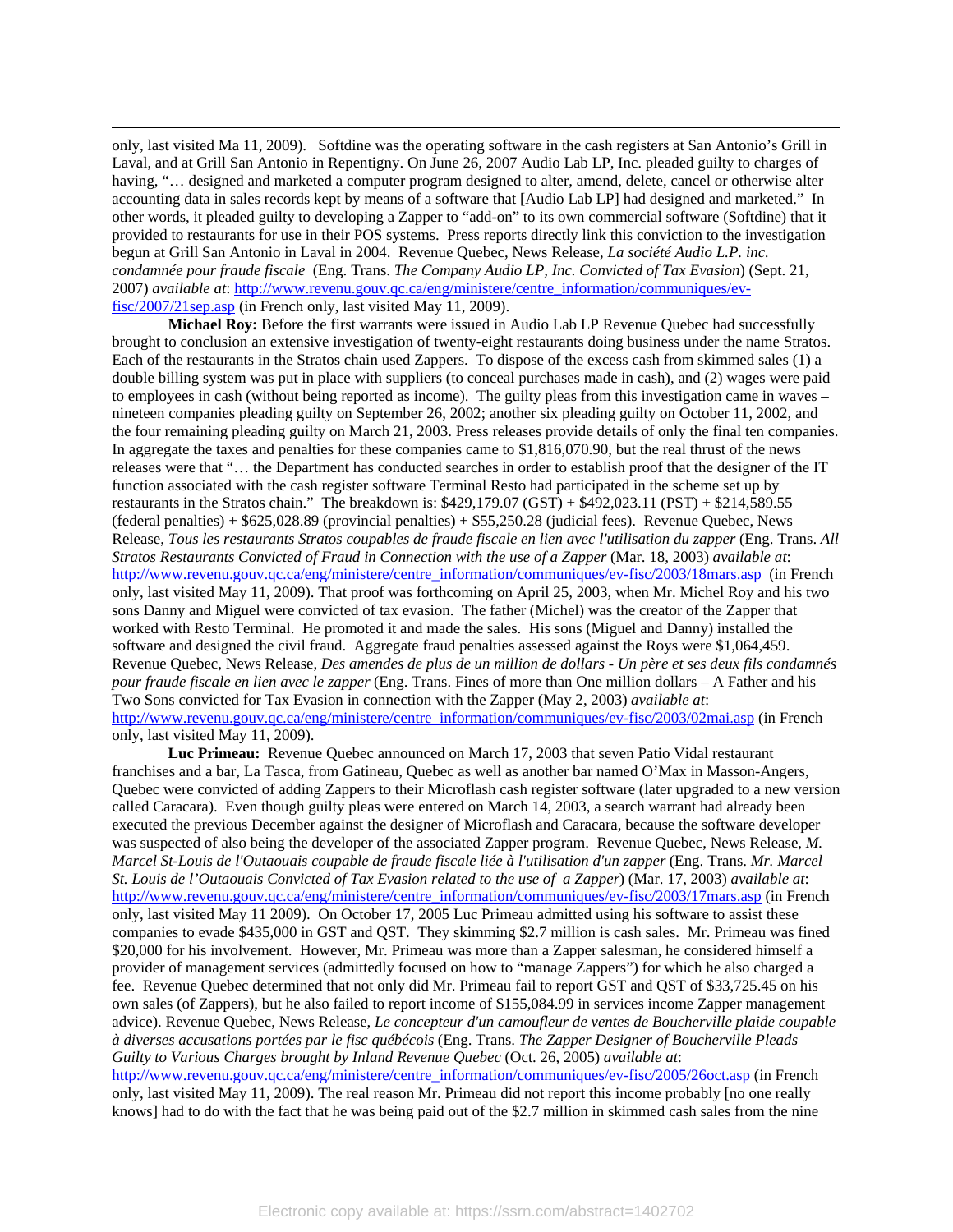#### SOLUTIONS – POLICY ORIENTATIONS

Globally, two policy orientations guide enforcement actions in this area – one approach is rules-based; the other is principles-based.<sup>33</sup> They are not mutually exclusive – degrees of blending are common. Rules-based jurisdictions adopt comprehensive and mandatory legislation regulating, and/ or certifying cash registers. Jurisdictions taking this approach include Greece and Germany. These jurisdictions are classified generally as "fiscal till" or "fiscal memory" jurisdictions.

Principles-based jurisdictions rely on compliant taxpayers following the rules. Compliance is enforced with an enhanced audit regime. Comprehensive, multi-tax audits (the simultaneous examination of income, consumption and employment returns) are performed by teams that include computer audit specialists. Audits are frequently unannounced and preceded by undercover investigations that collect data to be verified. Jurisdictions taking this approach include the UK and the Netherlands. France has implemented a program of preventive audits that target technology providers.<sup>34</sup> A similar effort can be found in Quebec where the customer lists of audited technology providers have been used to roadmap later audits of businesses suspected of technology-assisted skimming.

Quebec is in transition between these policy orientations. Prior to January 28, 2008 Quebec was squarely with the group that preferred a principles-based approach. However, the Quebec Minister of Revenue, Jean-Marc Fournier, announced<sup>35</sup> that by late 2009 the MRQ will begin testing the *module d'enregistrement des ventes* (MEV).<sup>36</sup> The MEV will be used only in the restaurant sector. By 2010 or 2011 MEVs will be mandatory in all Quebec restaurants, where they will assure accuracy and retention of business records within electronic cash registers (ECRs).

The US is particularly hampered in its approach to zappers – federal income tax audits are not well coordinated with state and local retail sales tax audits. In addition, federal computer audit specialists are not normally assigned to audits of small and medium sized enterprises (SMEs), and this is where the zappers are.

companies where he sold, installed and managed his Zappers. These funds probably needed to be kept "hidden" (to facilitate the overall success of the fraud), and in a sense represented his "share" of the skimmed profits. 33 Fiscalis Committee Project Group 12, Cash Register Project Group, *Cash Register Good Practice Guide*, 5-6

<sup>(</sup>Dec. 2006) (unpublished report on file with author).  $^{34}$  *Id.* at 6.

<sup>&</sup>lt;sup>35</sup> Revenue Quebec, Press Release, Jean-Marc Fornier, *Pour plus d'équité dans la restauration : il faut que ça se passe au-dessus de la table* (For more equity in the restaurant sector it is required that [business is conducted] above the table) (Jan. 28, 2008) *available at* :

http://www.revenu.gouv.qc.ca/eng/ministere/centre\_information/communiques/autres/2008/28jan.asp (last visited May 18, 2009, translation on file with author).

<sup>36</sup> Jean-Marc Fornier, *L'évasion fiscale au Québec : Facturation obligatoire dans le secteur de la restauration – Sous-déclaration des revenus dans le secteur de la restauration* (Tax Evasion in Quebec : Obligatory Billing in the Restaurant Sector – Under-declaration of revenues in the restaurant sector) 3 (January 28, 2008) (in French) (powerpoint presentation and translation on file with author).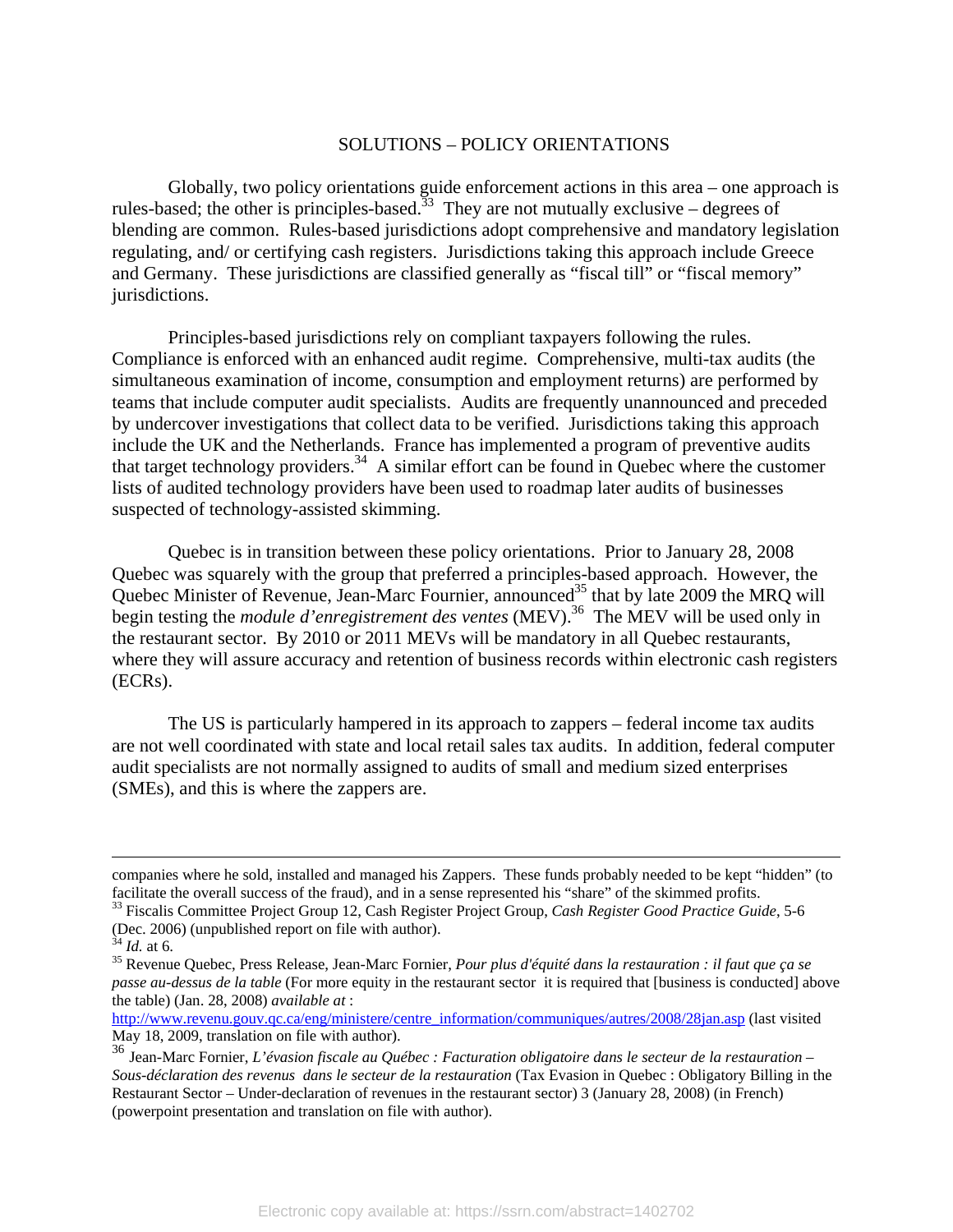Nevertheless, if Puerto Rico wanted to tackle this problem it could apply a uniquely American solution - blending rules and principles based solutions in a simple extension of SSUTA principles.<sup>37</sup> Under a SSUTA structure certified third party software providers  $(CSPs)^{38}$ could be tasked with assuring ECR accuracy. Not only is the SSUTA legal framework operational, but at present levels of technology a CSP could readily assure the Commonwealth that ECRs were accurately recording sales, that the correct IVU was being collected by the business, and that it was properly remitted. At the same time the corporate income tax auditors could be assured that zappers were not being used to underreport income. Certification of the CSP could be undertaken by the Puerto Rican Treasury.

#### SOLUTIONS – PRESENT APPLICATIONS

 The final part of this article will describe four solutions to the zapper problem. The traditional fiscal till solution (employed by Greece) will be contrasted with the traditional principles-based solution (employed by the Netherlands). Because Germany will conclude the development of a smart card this year, the German approach will be considered next. The final option is the SSUTA extension.

#### **GREECE**

Greece has had comprehensive, rules-based fiscal till legislation in place for over twenty years. Technical specifications for Fiscal Electronic Devices (FEDs) were published widely in 2004. These rules provide complete ECR data security.

All Greek ECRs are certified. It is illegal to operate a business with a non-certified cash register. All technical specifications for certification are set out in Greek law. It is a very simple matter for an auditor to determine if a specific ECR has been tampered with. Factory-installed phantom-ware must be removed before certification. If a self-help version of phantom-ware<sup>39</sup> is on the ECR it will either be blocked or, or there will be a record of the manipulation so that its impact on revenues will be neutralized. Data from all transactions are preserved and SHA-1 encrypted in the fiscal memory. Use of an add-on zapper will be a violation of the licensing regulations, and it will be detected in the same manner as self-help phantom-ware.

Through the certification process the Ministry of Finance preserves a copy of all approved firmware. It is a simple matter to calculate a checksum value  $(CRC-32^{40})$  or SHA-1)

39For a discussion of self-help phantom-ware see: Richard T. Ainsworth, *Zappers and Phantomware: The Need for Fraud Prevention Technology*, 50 TNI 1017 (June 23, 2008) *available at*:

<sup>&</sup>lt;sup>37</sup> Streamlined Sales and Use Tax Agreement (adopted November 12, 2002, amended November 19, 2003 and further amended November 16, 2004) § 203 (defining a CSP as "[a]n agent certified under the Agreement to perform all the seller's sales and use tax functions, other than the seller's obligation to remit tax on its own purchases.") *available at* http://www.streamlinedsalestax.org (last visited May 12, 2009).

 $38$ *Id.*, at § 203 (defining a  $\overline{CSP}$  as "[a]n agent certified under the Agreement to perform all the seller's sales and use tax functions, other than the seller's obligation to remit tax on its own purchases.")

http://papers.ssrn.com/sol3/papers.cfm?abstract\_id=1139826 (last visited May 12, 2009).<br><sup>40</sup> CRC-32, or cycle redundancy check, takes as input a data stream of any length, and produces as output a value of a certain space, commonly a 32-bit integer. The term CRC is often used to denote either the function or the function's output. A CRC can be used as a checksum to detect alteration of data during transmission or storage. CRCs are popular because they are simple to implement in binary hardware, are easy to analyze mathematically, and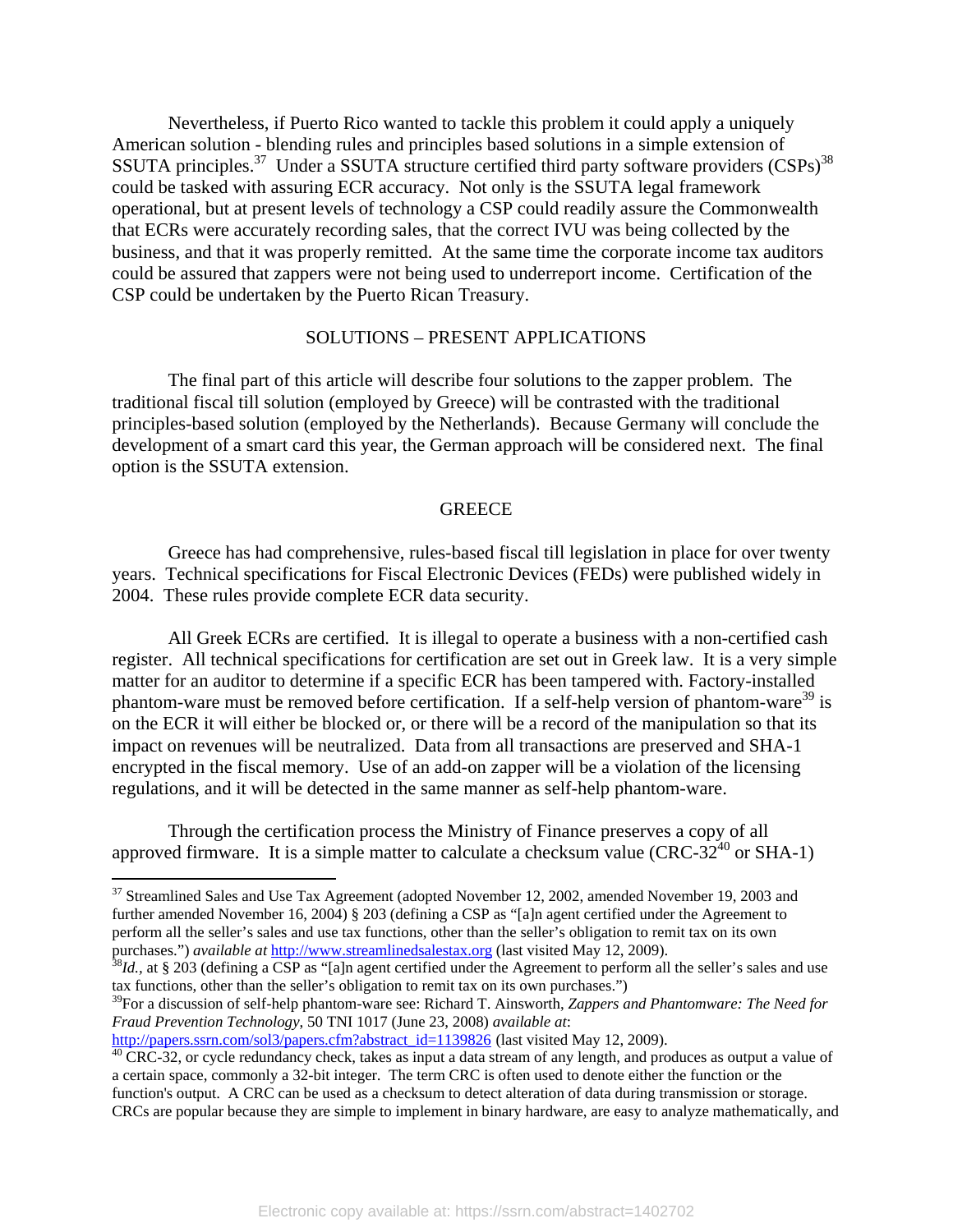for the object code of the firmware. Auditors can then read the contents of the program memory of a certified ECR and determine if changes have been made in the firmware (through phantomware or zappers) by comparing his reading with that of the file kept in the Ministry of Finance.

Twenty years of experience in this field has given the Greek tax administration a wealth of knowledge about ECR security, but it has resulted in a somewhat complex system when seen from the outside. A rough understanding of the Greek system requires the reader to distinguish among a number of acronyms – in addition to FEDs there are FECRs, AFED Printers, and FESDs.

#### **FECRs; AFED Printers; FESDs**

Under Greek rules FEDs are divided into two categories: (a) fiscal electronic cash registers (FECR) which are accompanied by autonomous fiscal electronic device printers (AFED Printers), and (b) fiscal electronic signing devices (FESDs). The first are used *only* in B2C transactions; the second may be used in B2C or B2B transaction. Both digitally sign tax-related documents.

*FECRs and AFED Printers*. Fiscal electronic cash register (FECR) is a term that includes ordinary stand-alone cash registers, and cash registers equipped with advanced connection capabilities (network or PC operated machines). Autonomous fiscal electronic device printers (AFED Printers) are fiscal printers that operate only via a connected computer. They have no keyboard or display terminal. They do more than just print receipts however. AFED Printers store and secure in their fiscal memory the data that has passed through them (revenue from sales, and taxes collected).41

Data from the electronic journal memory is signed by a secure hash algorithm  $(SHA-1)$ .<sup>42</sup> This hash value is permanently safeguarded and stored in the fiscal memory. Daily sums (receipts and VAT amounts) are saved into the fiscal memory, cumulatively and on a daily basis. This function essentially preserves the X and the Z Reports along with the Electronic Journal.

are particularly good at detecting common errors caused by noise in transmission channels. The CRC was invented by W. Wesley Peterson. W. Wesley Peterson & D. T. Brown, *Cyclic Codes for Error Detection,* 49 PROCEEDINGS

 $11$ <sup>41</sup> The FECR and AFED Printers must be equipped with either a 2-roll paper printing station, or a 1-roll paper slip printer station as well as a daily Electronic Journal (EJ) memory. [EJ memory is different from fiscal memory. EJ memory stores all information slips and tickets ("legal receipts") from the issuance of the previous Z Report until the issuance of the next Z Report. It is sometimes called the Temporary Daily Slip Storage Memory (TDSSM). "Fiscal memory" on the other hand, is the basic secure element in the Greek system. It is based on a ROM – Read Only Memory – chip that is securely placed within the fiscal cash register. Into this memory all important fiscal data is stored.] EJ memory is either pluggable/unpluggable or fixed. It resides in the fiscal device and is always a flash memory.

<sup>&</sup>lt;sup>42</sup> The Secure Hash Algorithm (SHA-1) was developed by the US National Institute of Standards and Technology. SHA-1 is a widely accepted data encryption tool. It produces a 40-character string by hexadecimal symbols (20 bytes), and the string [or the "hash value"] uniquely defines the processed data [in the case of an ECR issuing receipts in B2C transactions this data is the values on the printed receipt]. SHA-1 is described in detail in the Federal Information Processing Standard 180-2 (August 1, 2002) *available* at:

http://csrc.nist.gov/publications/fips/fips180-2/fips180-2.pdf (last visited May 12, 2009).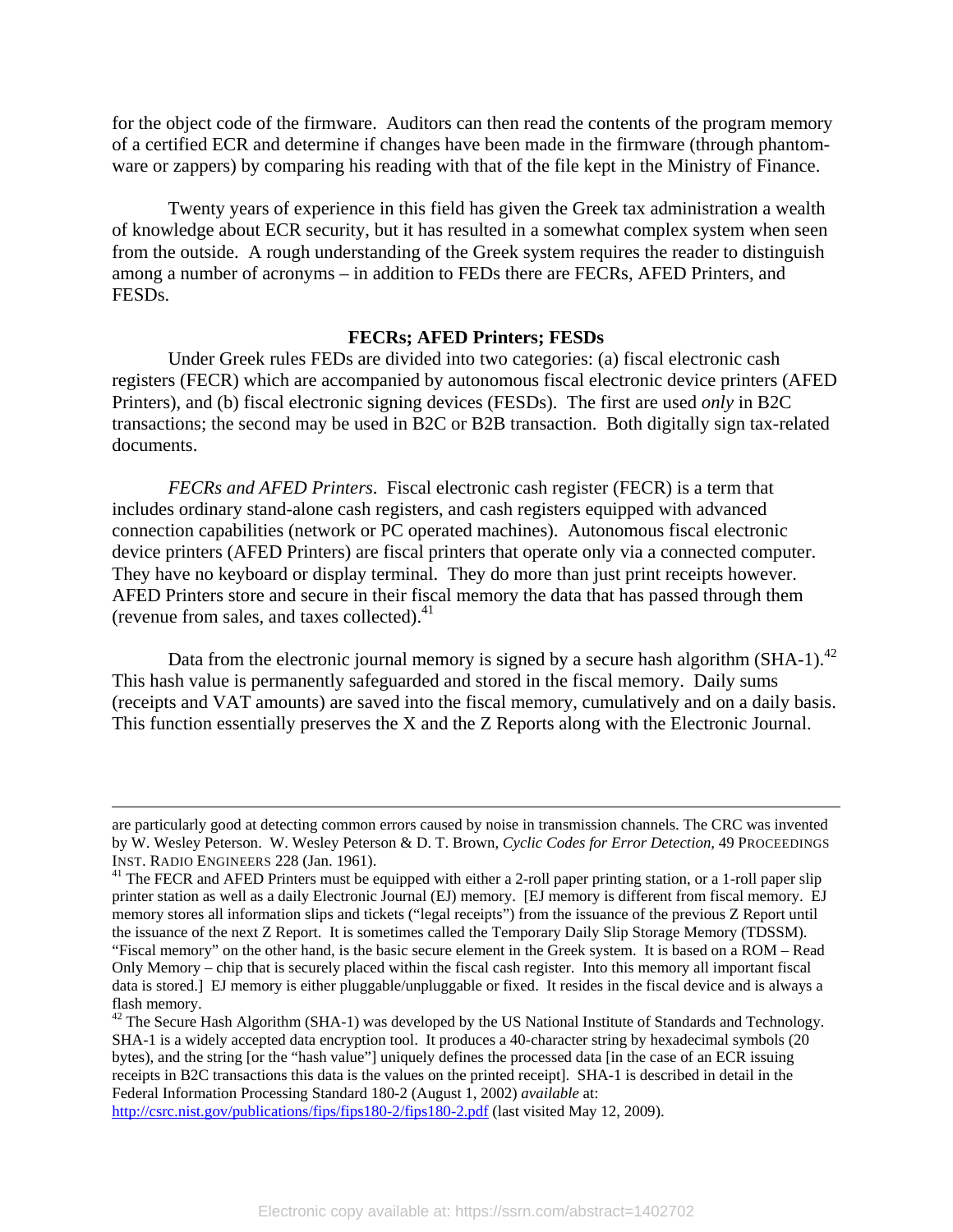*FESDs*. Under Greek rules a business owner can choose to use either a FECR (an ordinary, inexpensive certified cash register), or a fiscal electronic signing device (FESD). If an FESD is selected it probably means that the owner has capabilities, technology skills or a budget allocation that would allow the use of a sophisticated computer system.

FESDs are designed for B2B applications. They are used primarily to e-sign invoices, but can be used for any tax document including a final retail receipt. FESDs are connected to an entrepreneur's computer system via a dedicated port (RS-232; Ethernet RJ-45; USB). A driver must be installed to allow the computer system to interface with the FESD. Essentially, the FESD functions as a virtual printer allowing the entrepreneur's back office software (ERP system or accounting software package) to function normally. However, every tax document required to be signed is diverted through the interface to the FESD where a signature is created (the SHA-1 algorithm is applied) and a hash value is transmitted to (and printed on) each document. The whole-day hash value is permanently saved in the FESD's fiscal memory.<sup>43</sup> This preserves all data on the document in detail.

Presently the cost of an FESD is between  $\epsilon$ 450 and  $\epsilon$ 650. Thus, a FESD alone can cost more than a FECR, and for this reason smaller businesses do not normally use FESDs to issue legal receipts.44 Economies of scale also come into the picture because a single FESD can support many cash registers linked on a network. It can be installed remotely (even in another city), and need not be directly connected to the point of sale terminal.

The Greek experience is an important template for Puerto Rico. The Puerto Rican Advisory Board on Fiscal and Economic Reconstruction recommends that the Commonwealth adopt fiscal printers and a receipt lottery system. The lottery encourages consumers to demand receipts issued by the fiscal printer and thereby channels B2C sales through certified cash registers where the IVU will be recorded.<sup>45</sup>

It is not clear if the Advisory Board is considering a device like the AFED Printer, or like the FESD. The Board does suggest that the government will bear the costs of this system (unlike the Greek system which is a business cost), and it seems to suggest that the system would be adopted for B2C transactions even though there is a B2B component that also needs to be certified.

## THE NETHERLANDS: COMPREHENSIVE TRADITIONAL AUDITS

The Netherlands is a principles-based jurisdiction, relying only on traditional audits to detect sales suppression technology. Fiscal till jurisdictions, like Greece, also must rely on audits, but not to the same extent and certainly not with the comprehensive scope as the Dutch.

 $43$  From a hardware and a security perspective, there is very little difference between an AEFD Printer (with an electronic journal) and a FESD.

<sup>&</sup>lt;sup>44</sup> In an effort to mitigate the cost of FESDs the tax law allows owners to depreciate FESDs as fixed assets over three years. There is also a government loan program to assist in the purchase of all FEDs (FCRs; AEFD Printers; FESDs). The interest on these loans is subsidized at 3%.

<sup>45</sup> See *supra* note 10, at 26.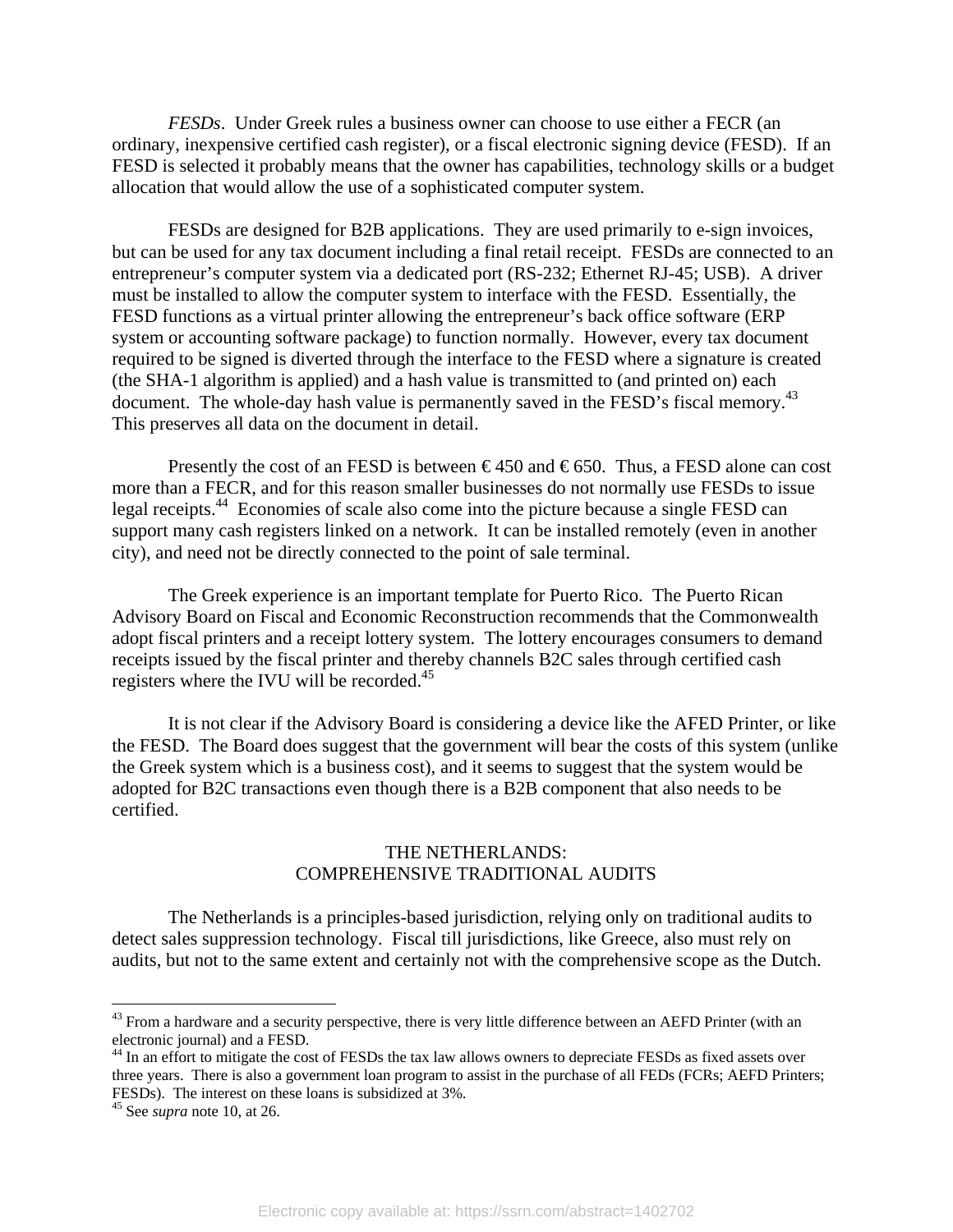The Netherlands is clearly at the other extreme. The Dutch are convinced that audits (alone) are sufficient. They reject fiscal till technology. The fundamental emphasis in the Netherlands is on detailed, comprehensive, and technologically penetrating audits. Direct government intrusion into the recordkeeping systems of all businesses (encrypting the memory of all ECRs and POS systems) just to catch a few fraudsters is avoided at all costs. Following a pure principle-based approach to enforcement, the Netherlands feels it can rely on good business practices and compliant tax payers.

Netherlands officials speak about performing "deep audits" – that is, audits that are not focused just on the sales records in the ECR. A "deep audit" considers businesses comprehensively – it looks at income taxes, consumption taxes and employment taxes simultaneously and with heavy stress on the interrelationships among taxes.

 The Netherlands has been successful with this approach. One of the best examples of how a comprehensive multi-tax audit can uncover data manipulations, and how this fraud is derivative of the symbiotic relationship that develops between SMEs and their ECR providers can be seen in the Grand Café Dudok case.46 A *grand café* is a style of café that occupies a single large space welcoming a large amount of foot traffic and a large cash-based clientele, so it is an ideal business for skimming.

Dudok skimmed cash receipts with a primitive zapper and used a portion of the cash to pay employees under the table. The Belastingdienst (Dutch IRS) was suspicious of the low wages reported, and thought that additional (unreported) compensation might be being distributed (under the table).<sup>47</sup> Testimony in the case indicated that on the second day of the payroll audit the managing director of Straight Systems BV visited Dudok where he was approached by the Dudok's owner-manager. Straight Systems  $BV^{48}$  supplied the Finishing Touch point-of-sale cash registers that were used by Dudok. The owner-manager explained that he was having difficulty accounting to the Belastingdienst for the wages that were being reported, in part because the auditors were also questioning the turnover. The numbers did not "seem right" to the auditors, and they were requesting back-up data, something that would lead them to the primitive zapper he was using.

<sup>46</sup> District Court of Rotterdam, LJN: AX6802 (Jun 2, 2006) *available at*:

http://zoeken.rechtspraak.nl/resultpage.aspx?snelzoeken=true&searchtype=ljn&ljn=AX6802 (in Dutch) (translation on file with author); appealed to the District Court of The Hague where the judgment is upheld LJN: BC5500 (Feb. 29, 2008) *available at*: http://zoeken.rechtspraak.nl (in Dutch) (translation on file with author). 47 LJN: BC5500, at F3. Prior to using the phantom-ware installed on its system Dudok was skimming sales in a very

amateur fashion. The entire sales records of the POS system were deleted and records were reconstructed on x-cell spreadsheets. The examining agents did not trust the spreadsheets and asked for the POS records as a back-up to confirm what they were being shown on the audit. This in turn lead to the conversation with Straight Systems BV where Dudok was informed that they already had phantom-ware that might solve this problem installed in their system. Ben B.G.A.M. van der Zwet, (personal e-mail correspondence May 28, 2008) (on file with author).  $48$  Straight Systems BV is a Netherlands company that specializes in single-service ECR systems where all hardware

and software are developed "in house." The company web site offers a 24-hour help desk where there is "… one point of contact for all hardware and software for checkout's front office and back office systems." *Available a t:*  http://www.straight.nl (in Dutch, translation on file with author) (last visited Mar. 24, 2009).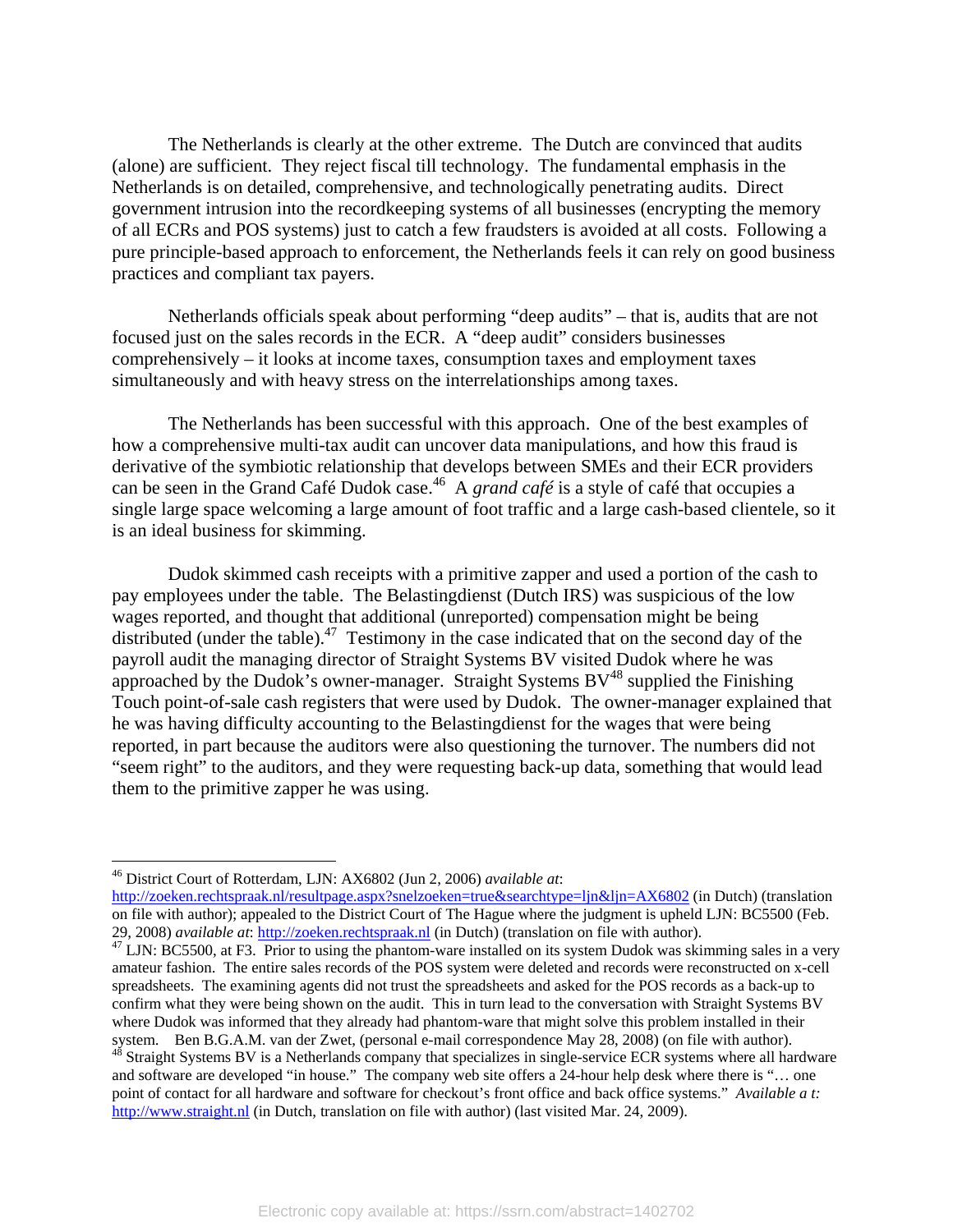The managing director of Straight Systems explained the existence of a more sophisticated zapper, a "hidden delete" option already embedded in the Finishing Touch cash registers. This was, "… a hidden menu option that, after enabling …, allowed operators of catering establishments to delete cash register receipts from the system."49 After this discussion "… an employee of [Straight Systems] visited [Dudok] and explained [and enabled] the application of the erase rule [or hidden delete function<sup>50</sup>], after which [Dudok] subsequently decided to start using [it] …"51 Ben B.G.A.M. van der Zwet, a government technology auditor observes:

The most interesting thing about [Dudok] is that the discovery of the fraud was completely the benefit of a good and thorough tax audit. Based on our principle based law, tax officers were not satisfied getting the total reports and MS excel work-pages with total sales etc. They wanted the detail information of the POS. The tax officers persisted in their efforts to get the detailed information. This forced the entrepreneur to ask the POS supplier to help him out. Because [the entrepreneur] was aware that once the POS records were audited the fraud would instantly be clear.

Straight Systems was helpful by installing an additional hidden feature of the POS system. Records in the POS could [now] be deleted and the records renumbered so that no gaps would appear.

A thorough investigation of the tampered databases revealed the deleting of the records anyway. So this was not simple bad luck [for the taxpayer] but a good audit job of the Tax administration! $52$ 

The court upheld criminal tax fraud determinations in the Dudok case under income, value added, and payroll taxes. Both the restaurant operator and the ECR/ software provider were convicted. Other successful audit-intensive cases in the Netherlands include:

- Microcraft Software which developed Analyse (aka, CX Analyse and Retail) as a management information system for grocery stores, butchers and bakers. It worked off a combination of ECRs and grocery scales. The zapper could be started with a hidden combination of key strokes, and the user could then indicate a percentage of turnover that would be skimmed. $53$
- B&F Software and Computers B.V. developed *Beleids Informatie Systeem* (B.I.S.) for hairdressers and an add-on program for zapping cash sales through POS and client information systems. After entering a percent to skim the system

1

 $^{49}$  LJN: AX6802, at Consideration of the Evidence (Jun 2, 2006) (in Dutch) (translation on file with author). The case discusses three software programs: Twenty/Twenty; Finishing Touch; Tickview.exe. Twenty/Twenty was a US touch-screen program that did not have a phantom-ware application. Straight Systems BV added the phantom-ware application to Twenty/Twenty and renamed the program Finishing Touch. Using just this program you can view the sales ticket and change data. With a secret command the Tickview.exe program within Finishing Touch can be activated and the operator is asked if they would like to delete the whole ticket. If an affirmative response is given then the system records a "no sale" and the entire audit trail to the original data is eliminated. Ben B.G.A.M. van der Zwet, (personal e-mail correspondence May 28, 2008) (on file with author).

<sup>&</sup>lt;sup>50</sup> The trial court in Rotterdam refers to the phantom-ware application as a "hidden delete function" whereas the appeals court in The Hague refers to the phantom-ware as "the erase rule."

 $<sup>51</sup>$  LJN: BC5500, at F3.</sup>

<sup>52</sup> Ben B.G.A.M. van der Zwet, (personal e-mail correspondence Apr. 16, 2008) (on file with author).

<sup>53</sup> LJN: AT 5876, District Court of Arnhem (Jul. 27, 2005) (in Dutch) (translation on file with author).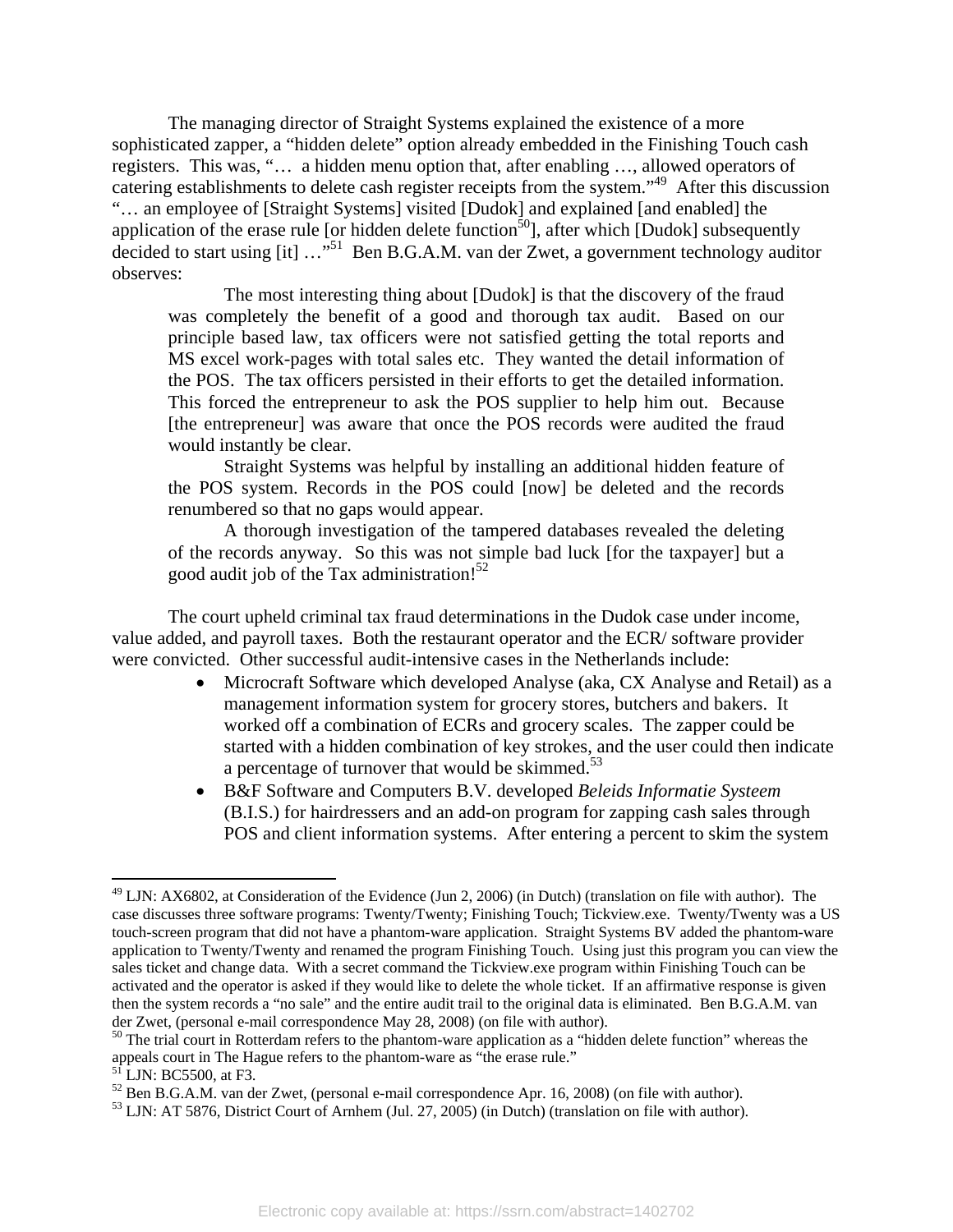selects customers to eliminate (for example male walk-ins without appointments paying cash without special services). $54$ 

Thus, it is clear that an intensive and comprehensive audit approach works against automated sales suppression devices. There are a number of sizeable cases in the Netherlands and a much larger number of cases in Quebec that demonstrate the effectiveness of this approach. It is, however, very labor intensive.

## **GERMANY** EMBEDDING SMART CARDS IN ECRs

The German Working Group on Cash Registers, comprised of the highest-tier central and regional tax authorities, has been examining automated sales suppression (both phantom-ware and zapper applications) in use in the country. An Interim Report has been released.<sup>55</sup> The problem is deemed to be serious, and a technological solution is entering the final stages of testing.

The German solution involves encrypting critical data from the ECR on smart cards securely embedded in ECRs. The German National Metrology Institute (PTB: Physikalisch-Technische Bundesanstalt) is the home of the INSIKA project (Integrierte Sicherheitslösung für Kassensysteme – Integrated Security Solutions for Cash Registers). INSIKA began work on prototypes of the solution in 2008.

Papers on encryption<sup>56</sup> by Dr. Norbert Zisky of the PTB convinced the German Working Group that encryption techniques had been sufficiently tested in secure communication settings with measuring instruments<sup>57</sup> that they could form the basis of a solution to zappers.

<sup>&</sup>lt;sup>54</sup> B&F Optics B.V. (District Court of Amsterdam (Aug. 11, 2005) (in Dutch) (translation on file with author).<br><sup>55</sup> Working Group on Cash Registers: Interim Report (Mar. 16, 2005) (Ger.) (on file with author).<br><sup>56</sup> Norbe

Standards Laboratory, Brunswick & Berlin (May 2005) (unpublished draft on file with author); Norbert Zisky, *Manipulationsschutz elektronischer Registrierkassen und Kassensysteme* German Federal Standards Laboratory, Brunswick & Berlin (Mar. 15, 2004) (Ger.) (unpublished draft on file with author). Since this early paper there have been a few modification to Professor Zisky's proposal. The critical changes include:

<sup>1.</sup> The signature device (smart cards) distributed by the tax authorities will be personalized to the tax payer not to the cash register (cash box);

<sup>2.</sup> The signature device will have a set of dedicated sum storages which will be controlled by the signature device itself. It [will] generate the relevant data from the set of data to be signed. In the [case where there may be] a loss of signed data the tax authorities [will be] able to read the stored data from the smart card. The sum storages [are required] to read out periodically and [are required] to be stored after signing.

<sup>3.</sup> The receipts [must] contain all relevant data for the verification of the transaction (including the signature). These [receipts will be] exactly the same [as those] in the memory (from the point of view of data modeling). With the help of [the memory record] you are able to validate each receipt. Falsification of receipts [is] not possible. But there is a little problem [currently]: If you have the paper receipt you [will need] to type in every character into your computer by hand (or you may use a scanner). The manual test of receipts without technical support will be the exception, but it [will be] possible.

Norbert Zisky, personal e-mail communication (Feb. 15, 2008) (on file with author).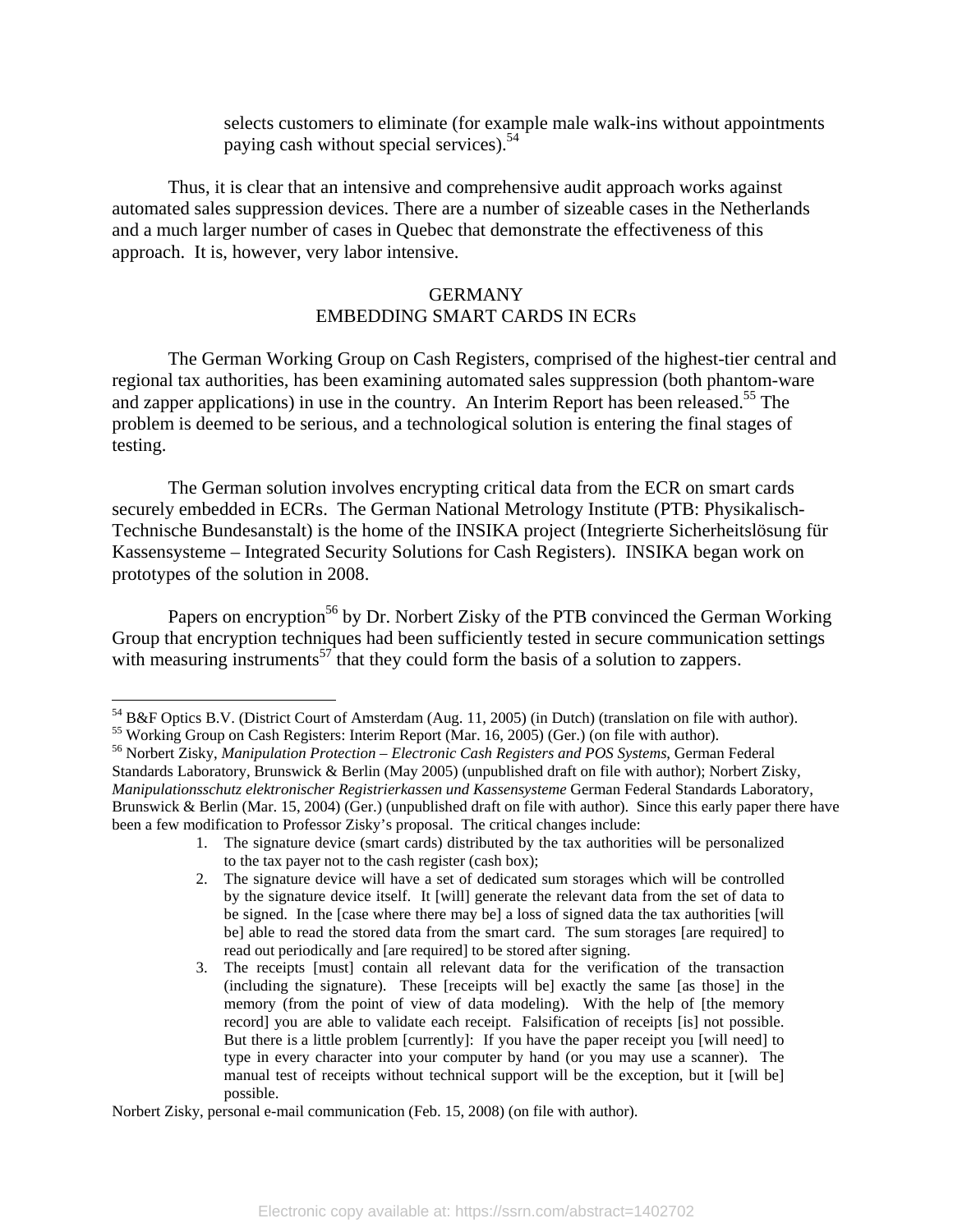The INSIKA project was charged with completing the technical specifications for a signature smart card by the summer of 2008.<sup>58</sup> Included with the technical specifications for the signature smart card was a determination of the data structures and formats, communication protocols and security analysis for the system.59

Based on the recommendations of the Working Group, Vectron Systems AG developed (and is currently demonstrating) a privately developed prototype of the German solution. Under the Vectron prototype, every record holding of sales data (or any other activity performed on a cash register) is secured through an encrypted hash total of the main data elements in the ECR. A secure electronic signature is issued for this data based on Public Key Infrastructure (PKI).

The essence of the German solution revolves around cryptography and smart card access to cryptographic data preserved within the cash register or POS system. When the revenue authority audits it can access the records of the cash register with a "key" to read the data and determine if there has been tampering.

The German solution is a fiscal till solution, but it is far more flexible and potentially more comprehensive than the Greek solution. The German mandate is for all ECRs and POS systems to be fitted with a smart card containing a crypto processor that e-signs designated "taxrelevant data." With this device the entire Electronic Journal could be signed on a regular basis, or each transaction open or closed (sale, refund, training session, voided sale, or temporary record) could be designated as a tax relevant and signed whenever entered into the ECR. It would not matter under the German system if there was no receipt (Greek and Quebec solutions are dependent on "legal receipts.") It would only matter that each sale be processed through an ECR or POS system, and for that system to be fitted with a smart card.

The government could conduct audits remotely, because the German solution is fully digital. A data feed could be taken directly from ECRs, or data could be transmitted through an e-mail attachment. The Greek solutions cannot do this.

The Greek and German solutions can also be distinguished based on "per unit" cost of implementation. The German solution is far and away the least expensive. Greece has concerns over the high costs of its solution. Under the Greek regime the entire cost is born by business, although the government does provide tax breaks (accelerated depreciation) and financial assistance (low interest loans) to assist with hardware purchases. Quebec on the other hand plans

 <sup>57</sup> Luigi Lo Iacono, Christoph Rulans & Norbert Zisky, *Secure Transfer of Measurement Data in Open Systems*, 28 COMP. STANDARDS & INTERFACES 311 (Jan. 2006); SELMA Project http://www.selma-projekt.de (in German) (last visited Mar. 12, 2009).

<sup>&</sup>lt;sup>58</sup> The INSIKA project finished its work on schedule, although the time line for publication of the results has been pushed back. The results were demonstrated at a February 18, 2009 conference in Berlin.

<sup>&</sup>lt;sup>59</sup> Ben B.G.A.M. van der Zwet, *Note: Draft 20080201 – Fiscal Obligations for Cash Registers in the Netherlands* 10 (Feb. 1, 2008) (unpublished draft on file with author).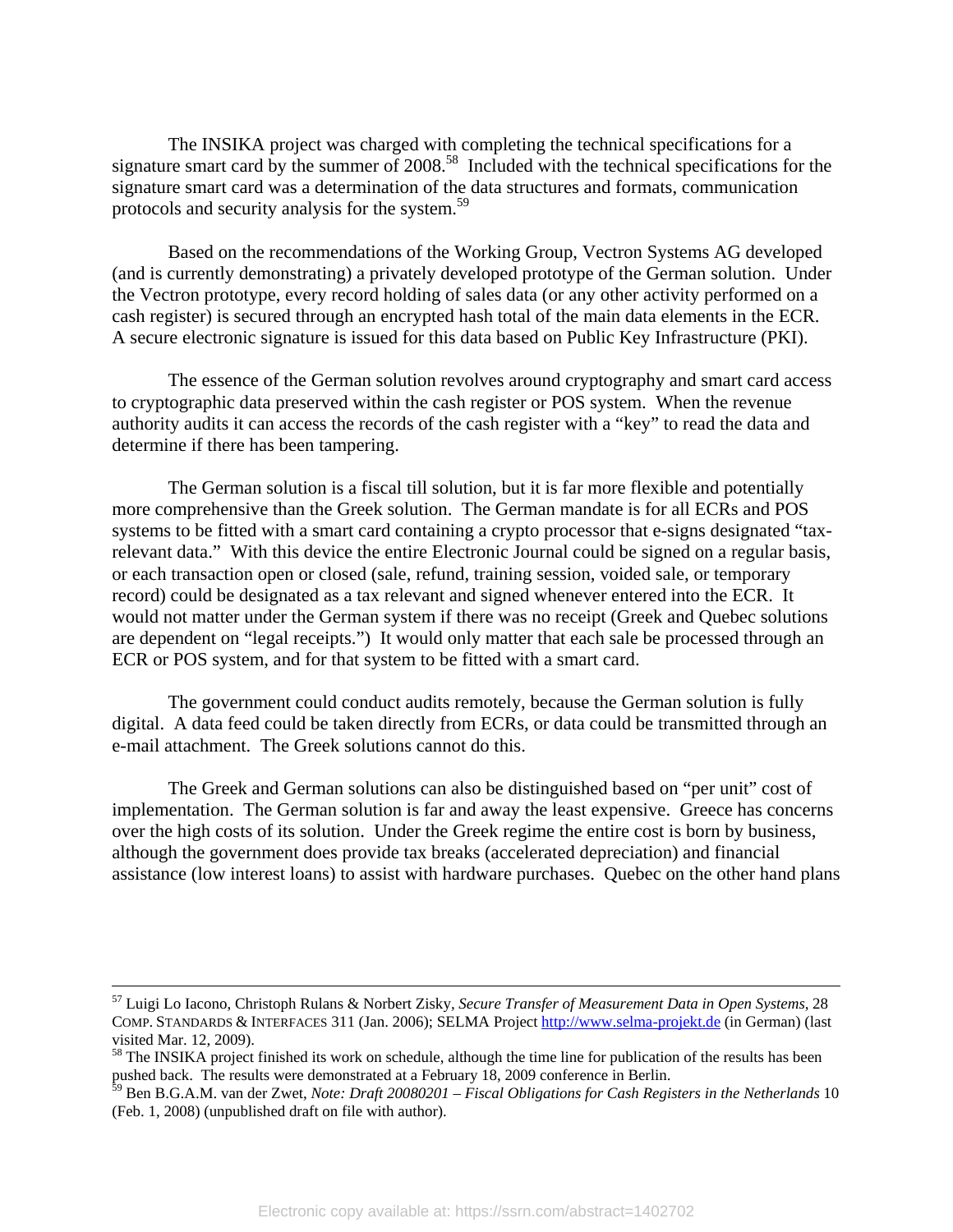to provide their solution to businesses for free, but the overall cost to the government is expected to be \$55 million. $60$ 

Dr. Zisky estimates a cost of 50 euro for the German smart card solution.<sup>61</sup> In fact, Vectron's prototype of the INSIKA smart card solution has an even lower cost estimate of a "single-unit end-user price of less than 25 euro."<sup>62</sup>

## BLENDING RULES & PRINCIPLES: CERTIFICATION OF THIRD PARTY SERVICE PROVIDERS

Certification is the common thread among all zapper enforcement efforts. This is apparent if we step back from the details. In each instance – the Greek, German and Dutch – tax authorities responded to the threat of automated sales suppression in the same manner – they all looked for certification of digital records. Rules-based jurisdictions imposed *external* certification regimes to force businesses to keep trustworthy records; principles-based jurisdictions induced businesses to develop their own *internal* (self) certification regime. In all cases however, it is the reliability of digital records that is the main concern – and in all cases the question is whether the certification is trusted. Both approaches work. But neither approach (rules-based nor principles-based) comes without problems.

In the instance of rules-based jurisdictions the prospect of forcing all businesses to accept a government presence inside the recordkeeping function of private enterprises – the fiscal till solution – is considered (by some) to be far too intrusive. The observation is that this remedy is overly broad, and needs to be more focused. Why should *all* sales activity be certified through government oversight, just because *some* records are untrustworthy? In Greece no business can be conducted without processing transactions through a government certified ECR.

Principles-based jurisdictions are much more "hands-off" initially. Moral factors and good business practices are relied upon to make digital records trustworthy. Unfortunately, this solution requires oversight, and the oversight that works is an audit program that is both comprehensive and technologically-intensive. Even though it is more than unpleasant for a small business to respond to these kinds of audits, the real problem is not the complaints of the business owners it is the fiscal demands placed on the revenue authority that must conduct the audit. Funding is rarely sufficient to secure the necessary audit teams and computer audit specialists.

<sup>60</sup> Caroline Rodgers, *Québec va de l'avant pour stopper la fraude fiscale*, HOTELS, RESTAURANTS & INSTITUTIONS (Feb. 12, 2008) *available at :* http://www.hrimag.com/spip.php?article2771 (in French only, translations with author).

<sup>&</sup>lt;sup>61</sup> Personal e-mail communication, Professor Zisky (February 19, 2008) (on file with author).

<sup>&</sup>lt;sup>62</sup> Vectron, A.G., Tamper-proof POS Data for Projectgroep Onderzoek Administratieve Software (Oct. 31 2007), *available at* http://www.gbned.nl/downloads/xmllogistiek/poas/20071031%20Vectron.pdf (last visited Mar. 23, 2009).; Norbert Zisky, *Manipulation Protection – Electronic Cash Registers and POS Systems*, German Federal Standards Laboratory, Brunswick & Berlin (May 2005) (unpublished draft on file with author) at ¶ 5.7 (estimating 50 euros); Norbert Zisky, *Manipulationsschutz elektronischer Registrierkassen und Kassensysteme* German Federal Standards Laboratory, Brunswick & Berlin (Mar. 15, 2004) (Ger.) (unpublished draft on file with author).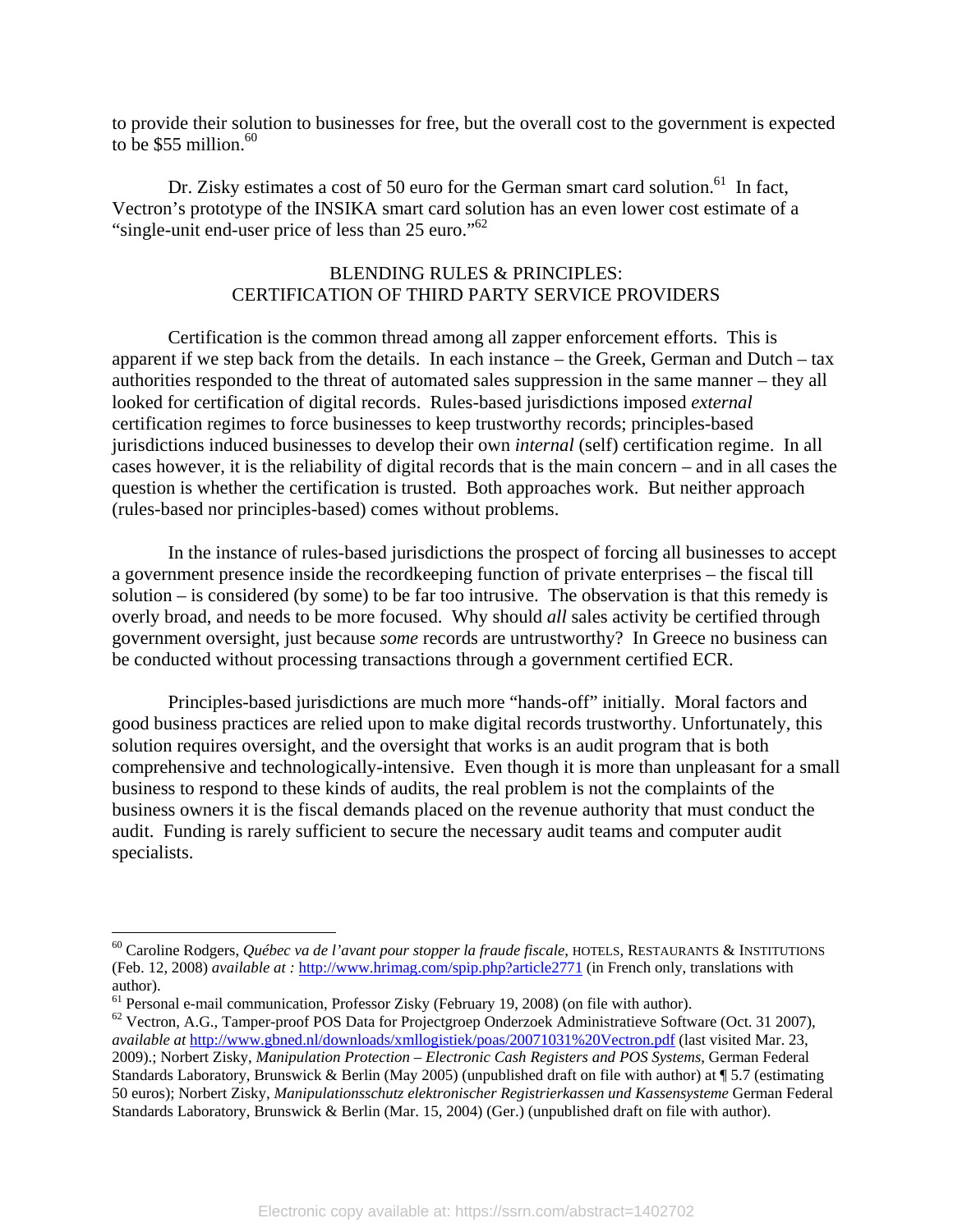Fortunately, there is another option – certification of intermediaries. This approach uses certified service providers (CSPs). CSPs are well known under the SSUTA, and can be a useful tool for jurisdictions, like Puerto Rico, that might seek to develop *less intrusive* and *less expensive* methods for combating automated sales suppression. Currently SSUTA CSPs perform all consumption tax compliance functions for their clients. They determine taxability and the correct rates. They prepare and file returns, make tax payments, and immunize the taxpayer from liability for errors (except taxpayer fraud).

Extending traditional CSP obligations to include certification *by the CSP* to the government that *the taxpayer's ECRs and POS systems* are free from zappers and phantom-ware would create a highly sophisticated, market-driven enforcement regime. Four questions need to be addressed: (1) how would a CSP get ECR and POS system data; (2) how would a CSP know the data it has is accurate; (3) what standards should the government use to certify a CSP's automated system – (in other words) what data does a tax authority want to be sure that a CSPs automated system captures so that it can trust the CSPs attestation of the accuracy of the taxpayer's system; and (4) what is the most efficient and cost effective way for a CSP to satisfy this standard?

#### (1) *How would a CSP get ECR and POS system data?*

CSPs currently pull data directly from the ECR or POS system when they determine taxability under SSUTA. This data is stored in an independent (tamper-proof) audit file, and is used by taxpayer to draft the invoice (receipt). The CSP independently maintains this file to protect itself from liability.

#### (2) *How would a CSP know that the data it has is accurate (free from manipulation)?*

This is a key question. The most effective way to do this is to *adopt the German smart card* in the private sector. The German smart card can be configured to sign every event – completed sales, temporary records, refunds, test modes, open or partially completed transactions. Every key stroke can be recorded, collected and encrypted on the smart card, and then transmitted to the  $CSP<sup>63</sup>$  Questions about any transaction, or the business records associated with any ECR could then be directed to the CSP. Only in cases of fraud would it be necessary for the tax administration to approach the taxpayer. If suspicions were raised it would be in the self-interest of the CSP to assist the government in determining the truth.

 $63$  Personal e-mail communication from Norbert Zisky (Nov. 17, 2008) (on file with author):

You are right. If I get the data in Berlin from an ECR in Boston I am able to check the integrity (whether the data is unchanged against the original data) and the authenticity (whether the signature belongs either to the ECR or the tax payer). The kind of authentication depends on the operational concept of the tax body. In principle every transaction [final sales – step  $(5)$  and temporary transaction – step  $(2)$ ] could be transferred to the auditor or a remote server.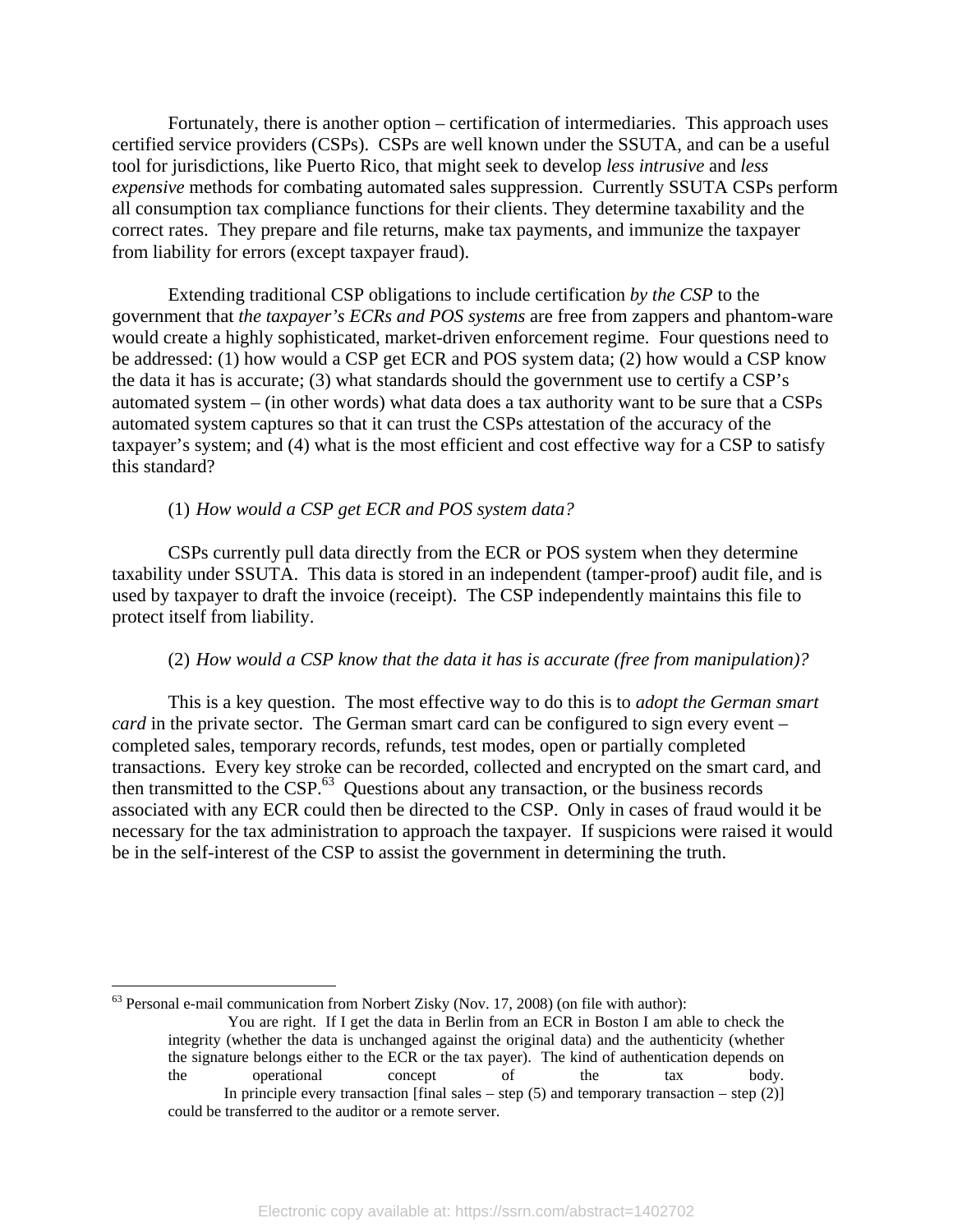Comprehensive ECR monitoring would be the result, but in this instance it would be the private sector monitoring the private sector, $64$  and not an intrusive government oversight program stepping in to preserve business records.

## (3) *What standards should the government use to certify a CSP's automated system?*

The data preservation standards that a CSP would need to meet if it were to certify the accuracy of business records in an ECR should be the same standards that a principles-based jurisdiction, like the Dutch, would set down for all ECRs. In *Your Cash Register and the Fiscal*  Accounting Obligations,<sup>65</sup> the Dutch Tax Authority lists the requirements for a business wishing to bring their ECRs or POS system into compliance with Dutch law. They include:

- Detailed records available for the tax auditor if and when required.
- Electronic preservation of the details of transactions.
- Preservation of a complete audit trail.
- Taking adequate measures to guard against subsequent alterations in a manner that will assure that data-integrity is maintained.

The Dutch requirements may not be difficult for larger businesses, but for SMEs (which is where phantom-ware and zappers are found) the requirements are burdensome. Ben B.G.A.M. van der Zwet confirms:

Hardly any of the cash registers or Point of Sale systems by themselves complies with the requirements set out by the Dutch Tax Authority. With larger companies this omission can be compensated for with adequate internal control measures. Without similar internal control efforts, SMEs that may be willing to comply with Dutch fiscal obligations will fail in their attempts.

- Data needs to be stored electronically.
- Facilities have to be implemented to export data to digital data carriers.
- Settings of the software and the adequate database structures must support a proper audit trail.
- Measures must be taken to assure the reliability of retained data.

Under the SSUTA model a service provider would not be certified unless it could assure tax authorities that its system accurately, completely, and automatically captured this data from the taxpayer's ECRs. With this data on hand the CSPs attestations would be highly credible.

 $\overline{a}$ <sup>64</sup> Not only could all transactions (final and temporary) be tracked and e-signed by the German smart card, all of this could occur in real-time. However, because the data is collected by government authorities the German planners indicate that they, " ... will have a strong resistance against this online tracking of transactions." Personal e-mail communication from Norbert Zisky (Nov. 17, 2008) (on file with author). There is a Serbian proposal to do this, but it has not been well received. Milan Prokin, *Technical and Functional Specification of Turnover Controllers – Draft Prepared for Fiscalis FPG 12 Cash Register Project Group,* (undated; on file with author) at 7. Professor Prokin, Faculty of Electrical Engineering, Belgrade proposes a system whereby "All misuses of fiscal cash registers, fiscal printers, non-fiscal cash registers and non-fiscal printers listed in the document titled Cash Register Misuse Guide are inherently solved by a new device called a turnover controller … [a central database where government serves store all transaction data]."

<sup>65</sup> Belastingdienst, *Your Cash Register and the Fiscal Accounting Obligations,* (2007) at ¶ 6, "Checklist for Cash Registers."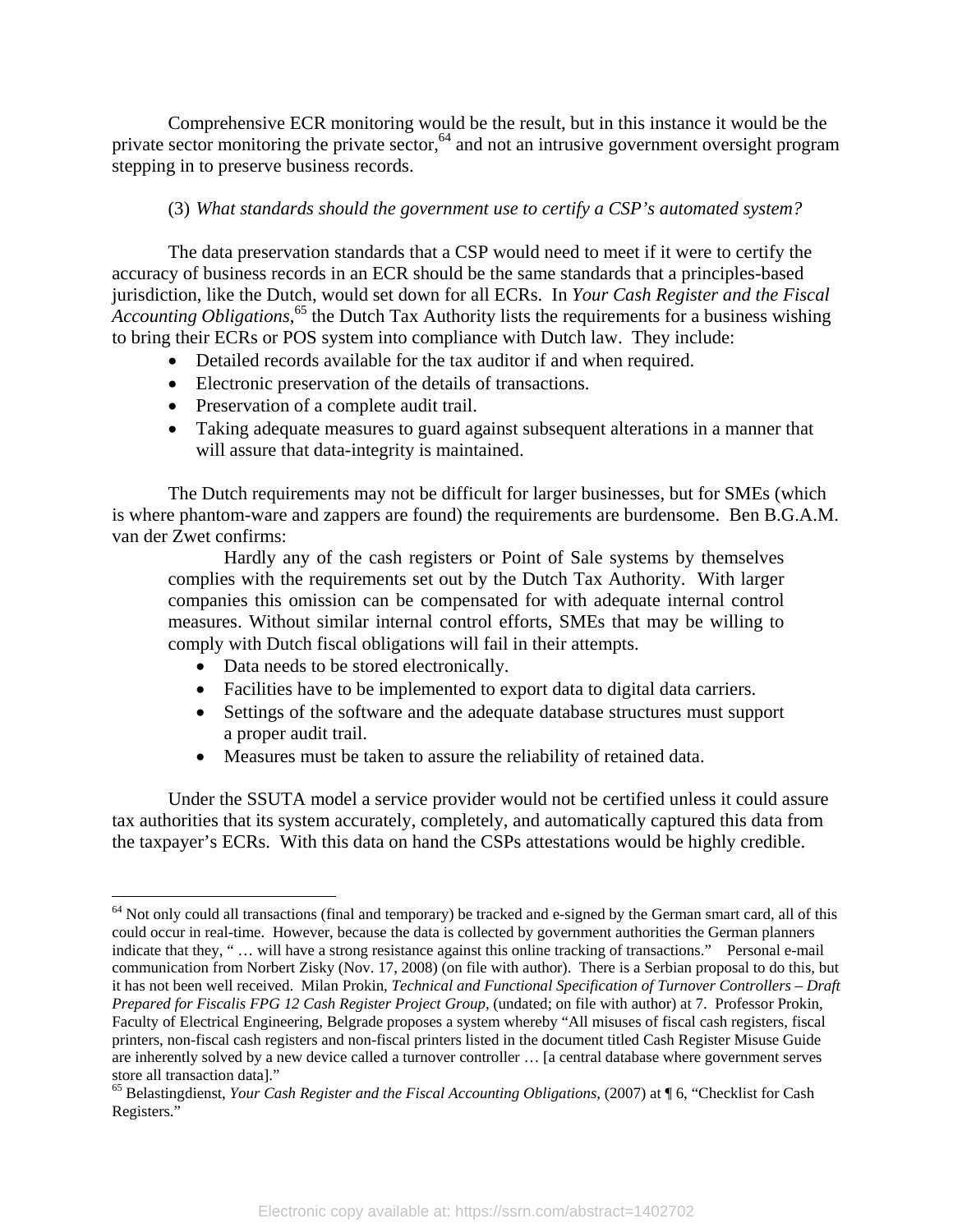#### (4) *What is the most efficient and cost effective way for a CSP to satisfy this standard?*

The German smart card is the primer solution. It is far less expensive and captures far more data than any other option. The smart card is proven technology, and the CSP in a SSUTA context is a proven legal structure. Merging them in a CSP/ smart card solution makes a great deal of sense.

SSUTA was born as an inexpensive, voluntary regime to streamlines sales tax compliance. It extends audit immunity to taxpayers who used CSPs, because the CSP is trusted by the government. A SSUTA-like system to prevent zappers and phantom-ware applications in ECRs could be made mandatory for all sectors of an economy or it could be applied only in high risk sectors or maybe it could be made mandatory only for those taxpayers who had previously been found to manipulate sales records. Even though mandatory for some the CSP option should remain open for all businesses. This would increase the pressure on those who do not use CSPs to maintain good records, and traditional audit resources could be more intensively focused on this subset.

#### **CONCLUSION**

 Automated sales suppression is a global problem, and it will only grow in significance. Solutions to this problem run from very expensive fiscal till regimes to intensive commitments of specialized audit resources. It is difficult to believe that zappers are rampant throughout the world and not be present in Puerto Rico. Revenue losses may be in the hundreds of millions of dollars.

 Fortunately there is a cost-effective remedy – the CSP option. Puerto Rico has not become a full member of SSUTA, but that does not prevent it from taking an arrow from the SSUTA's quiver and directing it at the Zapper.

If Puerto Rico recognizes that Zappers are a (potential) problem, the immediate next step is to conduct field research – Puerto Rico needs an empirically valid study that measures the extent of the automated sales suppression problem. If Puerto Rico's study returns results like Quebec's and Germany's, then one would expect to find that nearly 50% of all the Commonwealth's ECRs are infected with zappers or phantom-ware. One should also find that estimated aggregate revenue losses will be in the neighborhood of 16% of total revenue (sales tax, business income tax, payroll taxes and personal income taxes combined). A compelling case could now be made for action.

 Puerto Rico might also consider reading some foreign newspapers, particularly those from Quebec, or Germany, or the Netherlands and begin to ask questions when a Puerto Rican business is found to be using zappers overseas. For example, what should happen when Celine Dion's Nickel restaurant chain is raided by Revenue Quebec and each of the 32 Nickel restaurants in the Province are found to be using zappers? If it is the Florida Department of Revenue that is reading, then suspicions should be raised about the presence of Zappers in the two Nickel restaurants Ms. Dion owns in their State. There is no indication that anything like